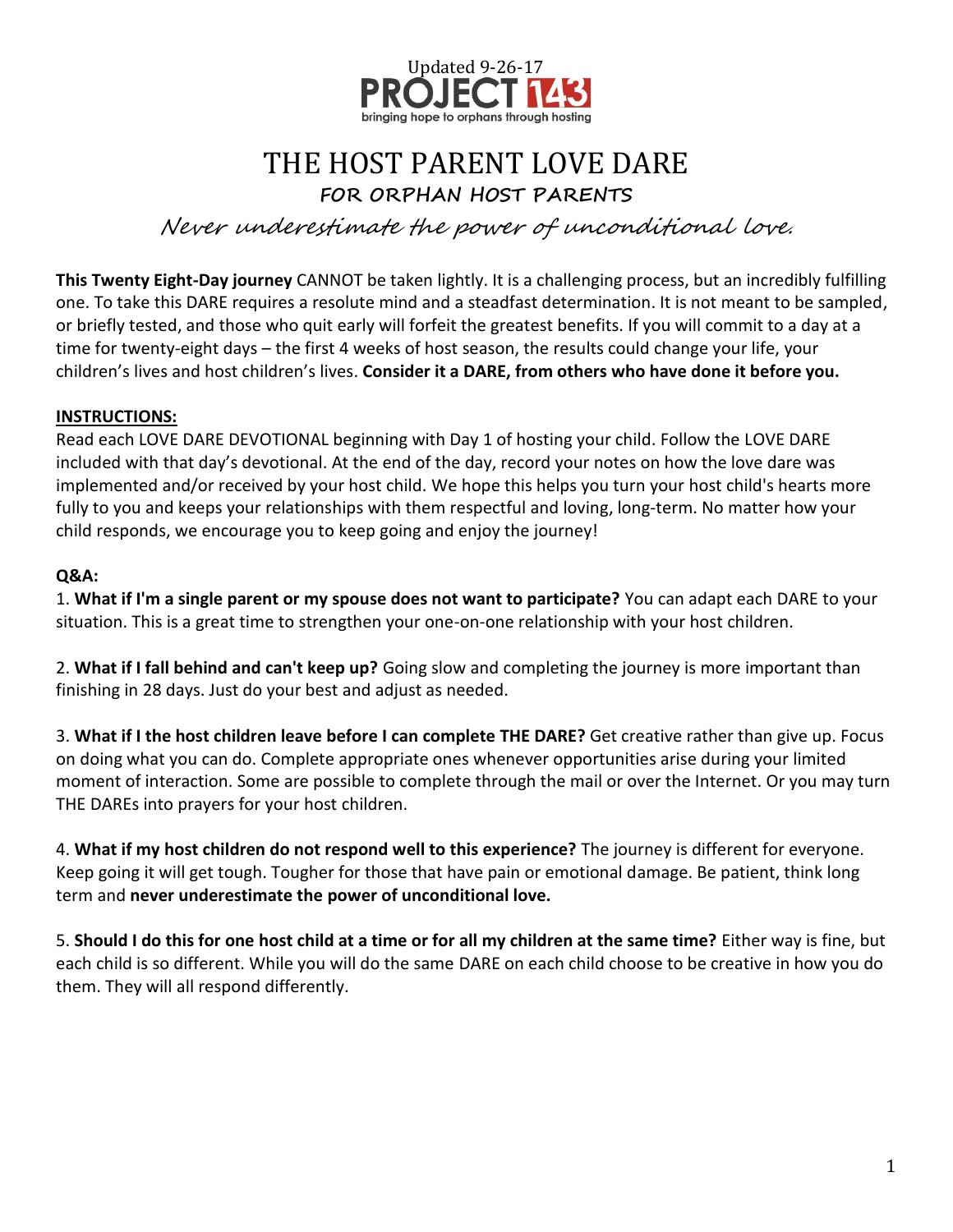

### Day 1: **Love Blooms**

The love you express to your host children is infinitely more valuable than any possession you could give them. Host children come prepackaged with core questions hidden in their hearts: **Do I matter? Does anyone truly care about me? Do I have what it takes?**

Host dads and moms are commissioned to be God's first responders to answer these questions clearly and repeatedly. Love creates a safe zone to deal with life's lessons and harsh realities. Rebuke and discipline are more palatable when seasoned with genuine love. The DARE words are a powerful way to communicate love.

#### **THE DARE:**

The first DARE is simply to find a moment when you can verbally express love to your host children. Whether they are in your house of reachable by phone, if it is possible, make sure they hear you say the words I LOVE YOU today.

-------------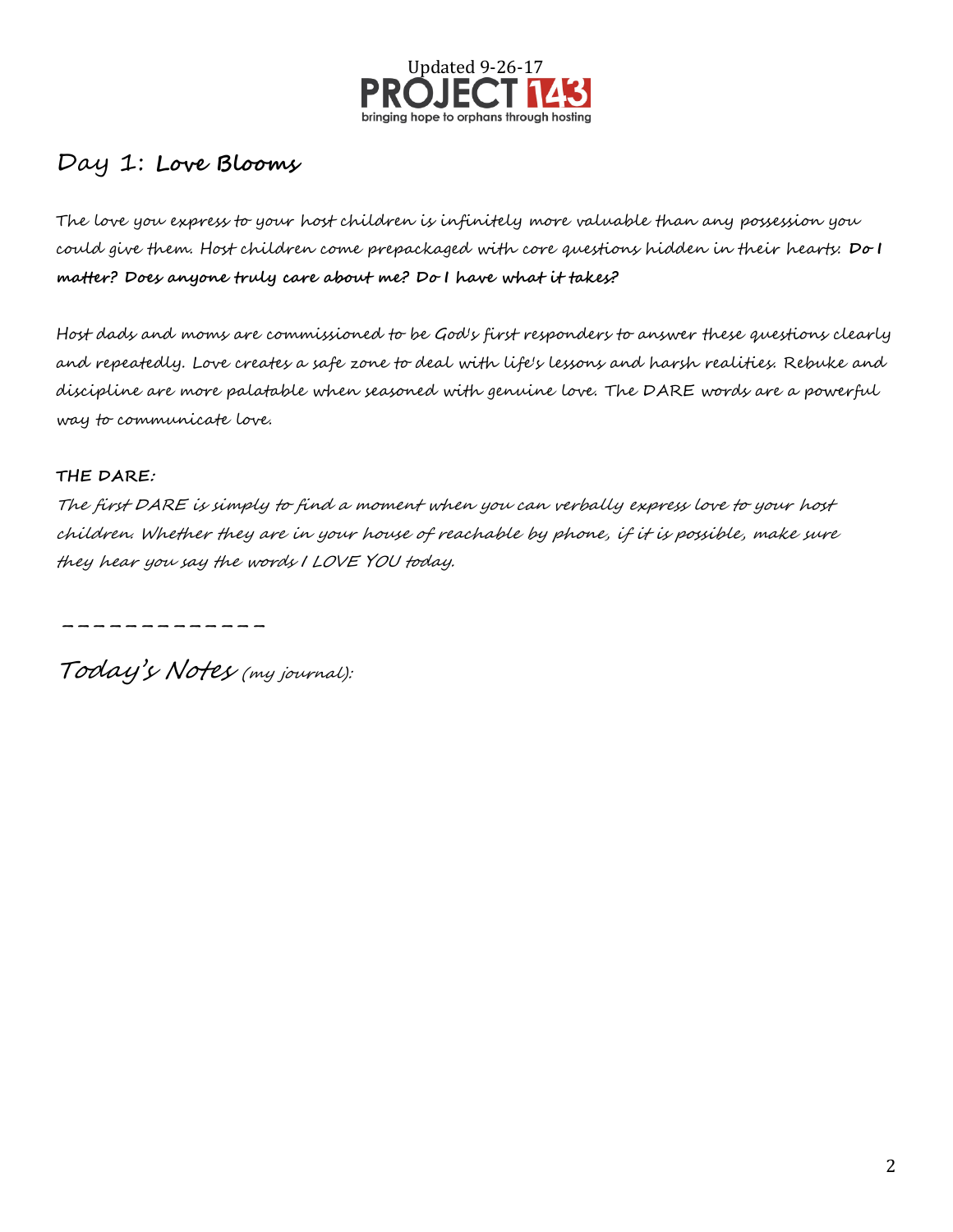

### Day 2: **Love is Patient**

Display patience throughout the day as a demonstration of love to your host children

When you truly love someone, two key attributes will show up on a regular basis: patience and kindness.

Patience is how love diffuses something negative; Kindness is how love initiates something positive. Patience is when love chooses to "suffer long" for the greater good of another. It is like an experienced farmer who know that fruitful fields only come if he is willing to endure the heat of the sun.

Host children have an amazing ability to test the level of their host parents' patience by their tone, disobedience, irresponsibility, or any lack of respect. You can be assured they will also test host parents' patience. Sometimes host parents can feel so angry, they may say or do things in the heat of emotion that can damage young hearts and minds. The impact can leave a deep and lasting emotional scar for many years to come.

We must refuse to spring off the handle in front of our host children. When they see us controlling our anger, it teaches them to control theirs. Likely, the have seen their birth parents loose control in more ways that one. The Scripture says, "Be angry, and yet do not sin" (Ephesians 4:26). Sometimes anger is appropriate, but we should never let it get out of bounds. Discipline and correction must be wisely rationed, but only after we've first demonstrated loving patience…

### **THE DARE**

Write the words "Love is Patient" on a piece of paper and temporarily tape it to your mirror or refrigerator. Be sure to write it in your host child's language also. When you see it over the next few weeks, purpose to display patience throughout the day as a further demonstration of your love to your host child.

-----------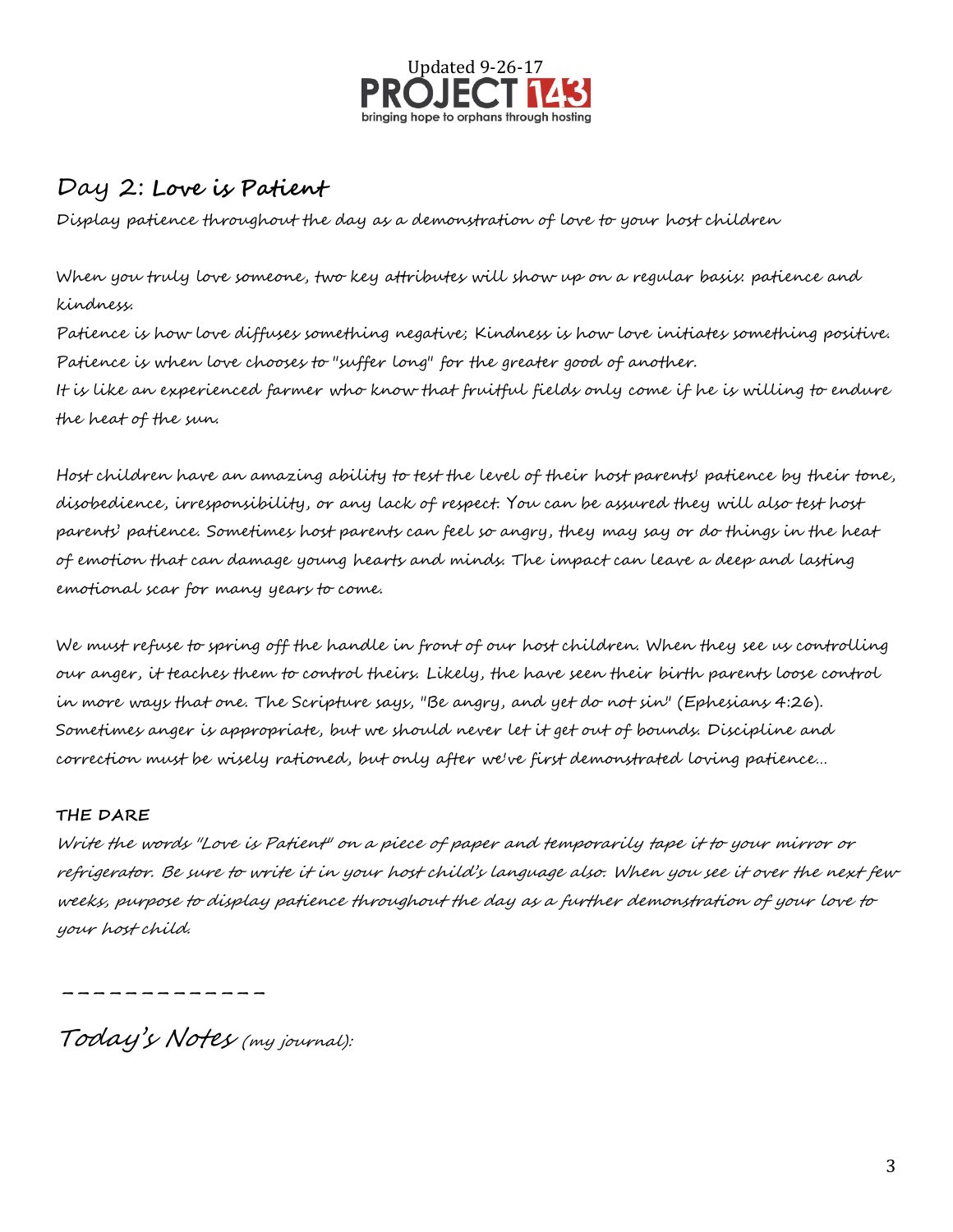

### Day 3: **Love is Kind**

Patience helps us avoid problems, while kindness helps us be a blessing. Love will make you kind, and kindness will make you likable. When you are kind to your host children, they will enjoy being around you.

Kindness is love in action. It rejects passivity and reaches out. It takes time to listen, then takes steps to help. Specifically, kindness leads to service, seeing a need and moving to meet it - honoring others by putting their interests ahead of our own, even in little things.

Scripture describes the kindness of God by how he freely extends grace to His children, giving them exactly what they need (Ephesians 2:6-9). And He commands us to follow His lead by consistently being kind to others (Ephesians 4:32). This should begin with those in our own families.

Why is this important? Because if we are not careful as host parents, we too can become very unkind to the little ones we love. Host children are more sensitive than most children. When you resist or ignore them, they will struggle inside and likely not respond to you well. But when you create an environment of tender love and kindness, they become more open to sharing their heart with you and listening to the words you say and the lessons you share. As you show and encourage kindness in your host children, you are investing in the type of heart God calls us to nurture. It's the Golden Rule: treat others the way you want to be treated.

### **THE DARE**

Surprise your host children today by doing some unexpected act of kindness. As they take note of your gesture, ask them to do something kind for someone else that is also unexpected.

-------------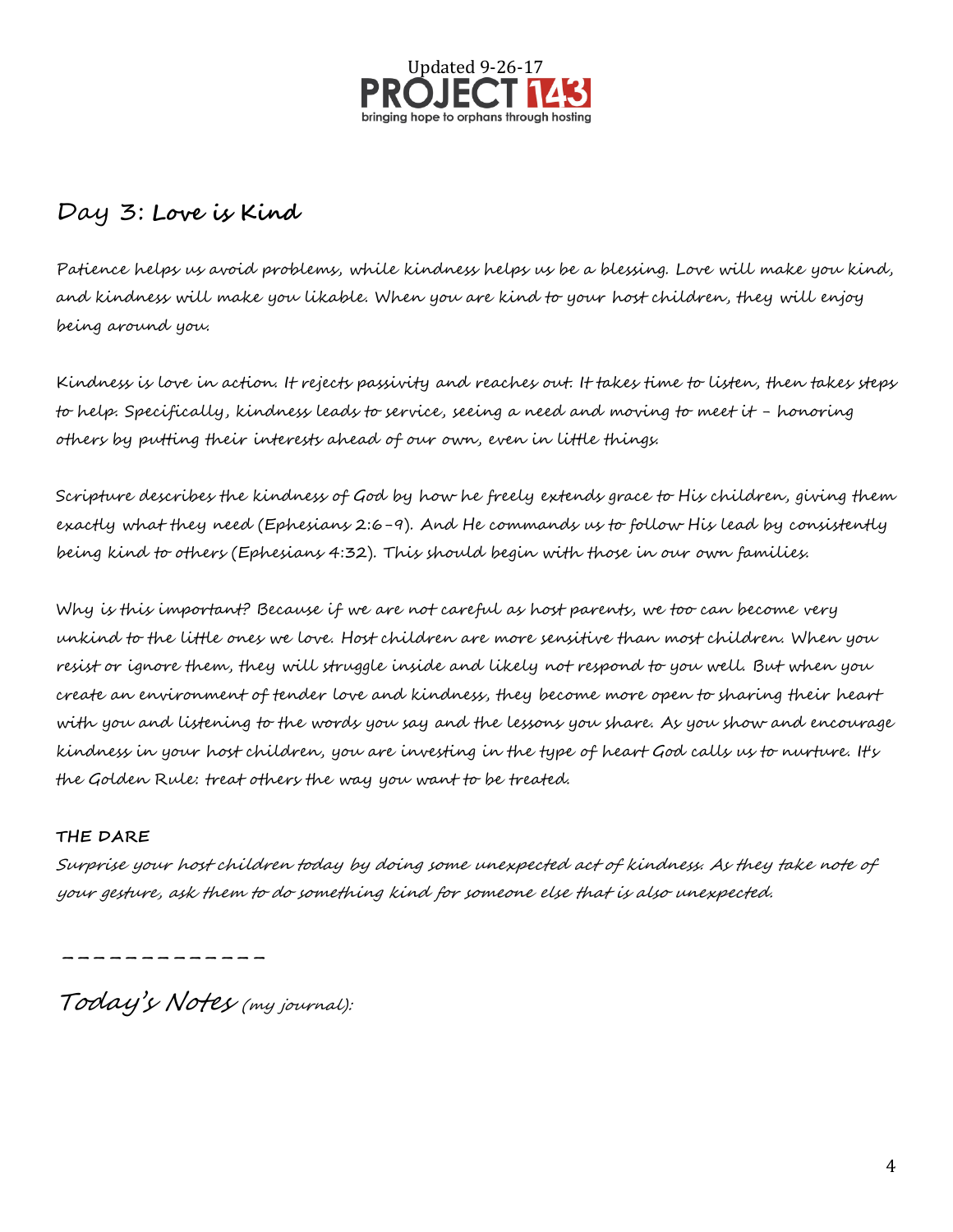

# Day 4: **Love Protects**

Let's face it, the world is getting worse not better. Your job is to parent. And that means being a protector. Count on culture to be continually pushing the age range at which they think your kids are ready to handle the private. Gruesome violence. Sexual knowledge. Foul language. Full online access. Remember, these host children have seen and experienced more than they should have at their age.

The Bible remind us that we have been commissioned by God to keep watch over our children's souls and that we will give an account to Him one day of how we handle the responsibility (Hebrews 13:17). For your host children, make an effort to model a Godly family. Let your actions speak. Also, take the time to voice situations that are not part of a normal family or behavior for children their age – such as foul language, watching R rated shows, porn, inappropriate talk of violence or sexual knowledge etc. They need to learn those things are not how life should be, even though they may have already experienced some of it. They need to know even though some things they may have done (ex. R rated movies), or experienced (ex. domestic violence), are things children shouldn't do or have been allowed to experience.

In order to get them prepared today to be successful tomorrow, consider these three key attributes you should pray for and develop in your host children:

- 1. A moral discernment of right and wrong (Hebrews 5:14).
- 2. An appetite for good and a hatred for evil (Romans 12:9).
- 3. A courageous willingness to stand-alone under pressure (Daniel 1:8-16).

### **THE DARE**

Talk with your spouse about setting the appropriate boundaries for your host children regarding access to the Internet, television, movies, and phone use. Prayerfully draw up guidelines for what kind of activities is allowable with their friends. Before you present your decision to them, pray for discernment and for the Lord to work in both you and your children's hearts. Let your host child know you pray for them daily.

-------------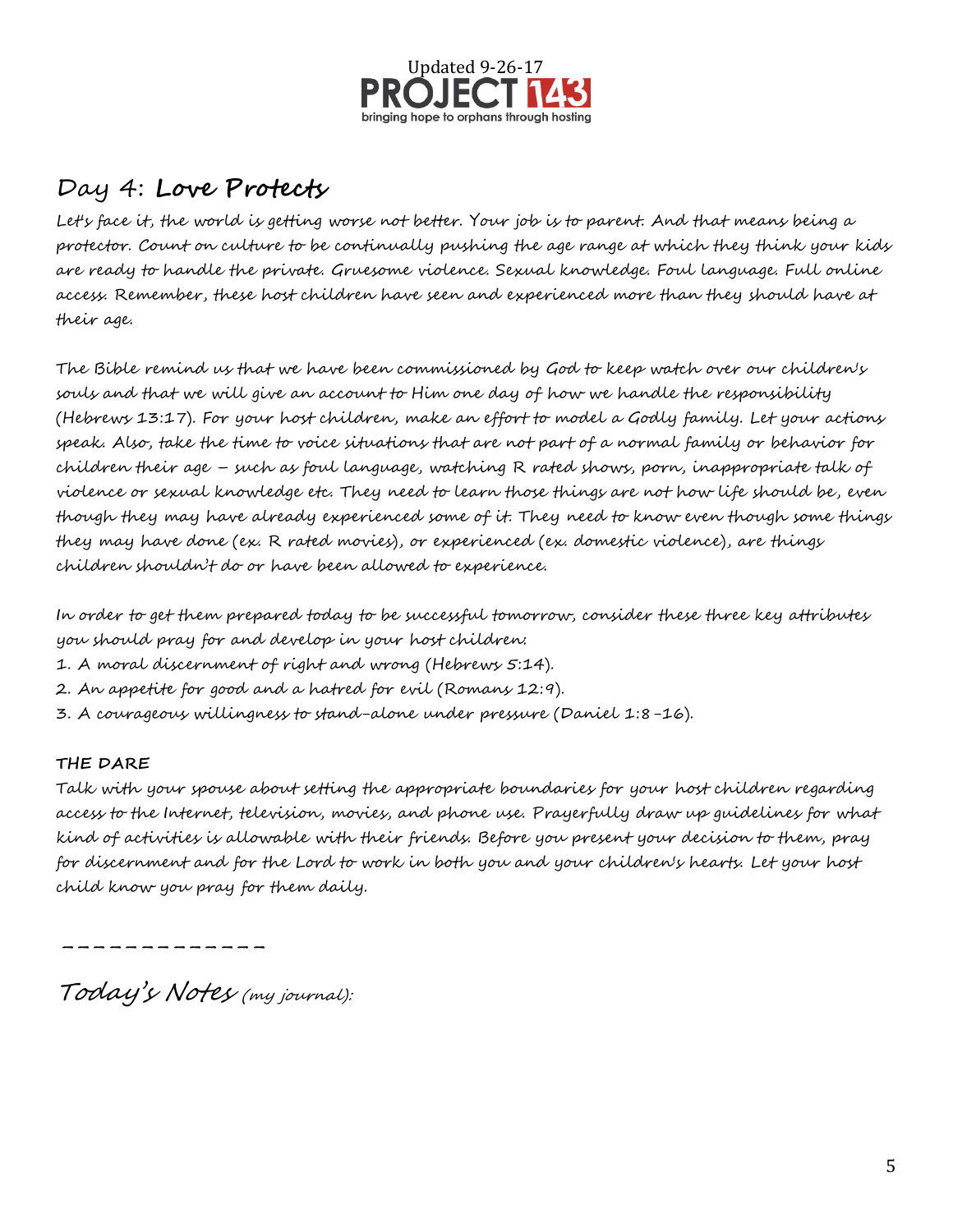

### Day 5: **Love Is Wonderful**

Every child and host child is a one of a kind mini-masterpiece. Every birthmark is a trademark. Every special feature is a signature of divine design. God is always intentional as to why He makes each child the way He does. His strength is often revealed most vividly through human weakness, cultivating deeper character and compassion. Listen to your host child and learning how your host child thinks, dreams, and grows. Watch their habits, guard them against their weaknesses, and grow them in their strengths. Don't pressure or belittle. Instead, uncover and embrace the treasure you have been given. Accept and affirm their design. Water and cultivate the seeds God has already planted.

### **THE DARE**

Thank God for how He designed your host children, and then discern if each one responds best to physical affection, verbal affirmation, spending quality time together, receiving gifts, or having a need of theirs met. Once you've discovered their preferred way to give and receive love, take a few moments to communicate love to them in that way before days end.

-----------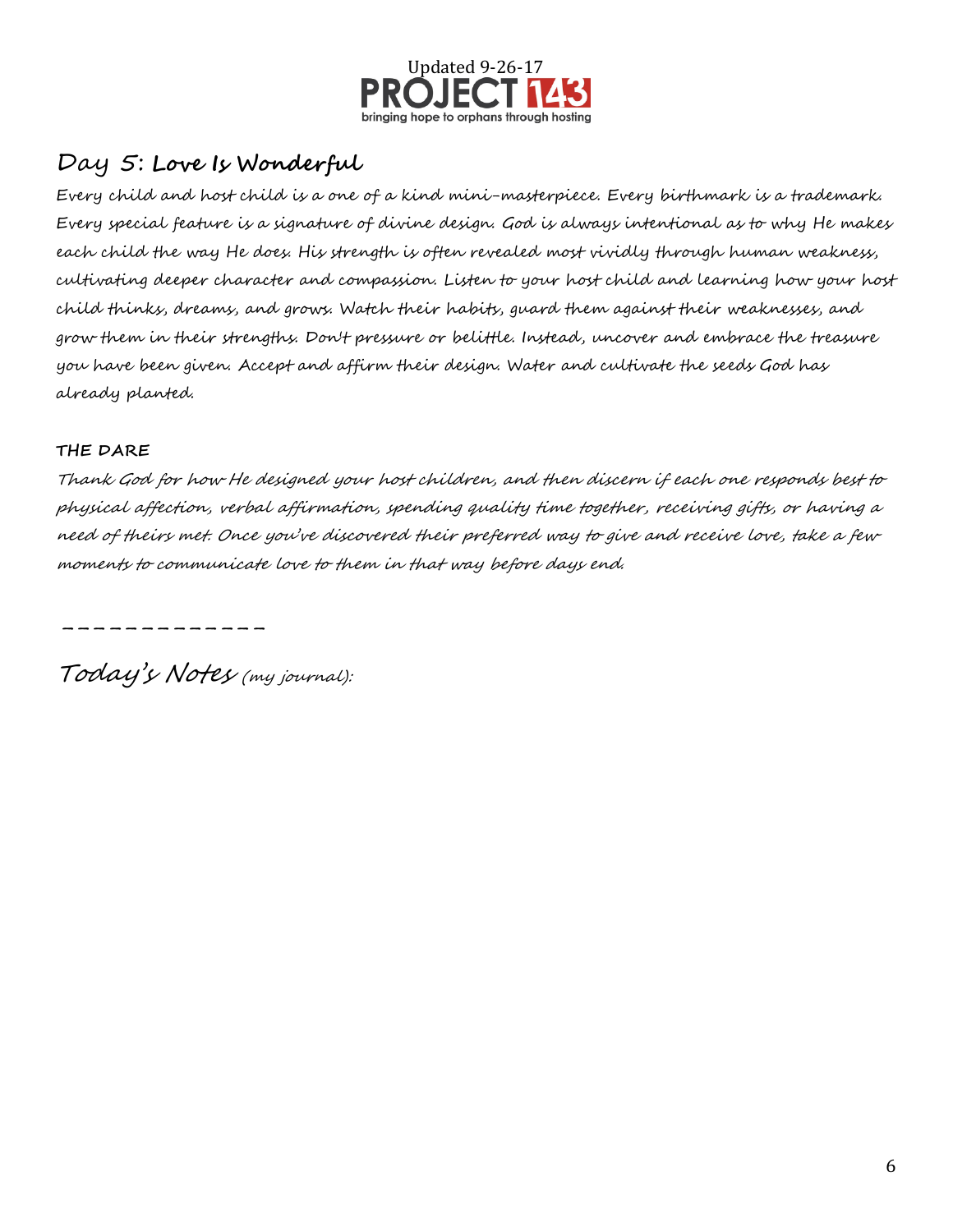

### Day 6: **Love Is Not Selfish**

We are commissioned to love, teach, and train our host children for successful adulthood, even if it is only for four weeks. This process requires much careful attention. As host parents you must daily set aside something that will stand in your way: your own selfishness.

Selfishness is like a disease that suffocates our capacity to love. When we choose to be self-centered, we become less kind and content, more needy, sensitive and demanding. God will strategically use your host children to help you become less self-centered, less self-absorbed and more loving...like Him. But in guarding against being selfish around our host children, we must also try not to be selfish for our host children. You are a steward of the host children God has entrusted to you. As a steward, you resolve to take full responsibility for their nurture and care, to dedicate them to the Lord and to purpose in your heart to train them with God's help and grace. You must refuse to let your selfishness get in the way of what God has called you to do.

### **THE DARE**

Take some time in prayer to identify and push aside any hurdles of selfishness in your own life that may be keeping you from loving your host child more effectively in this short amount of time you have with them. Then purpose to dedicate your host child to the Lord as a gift back to Him.

-------------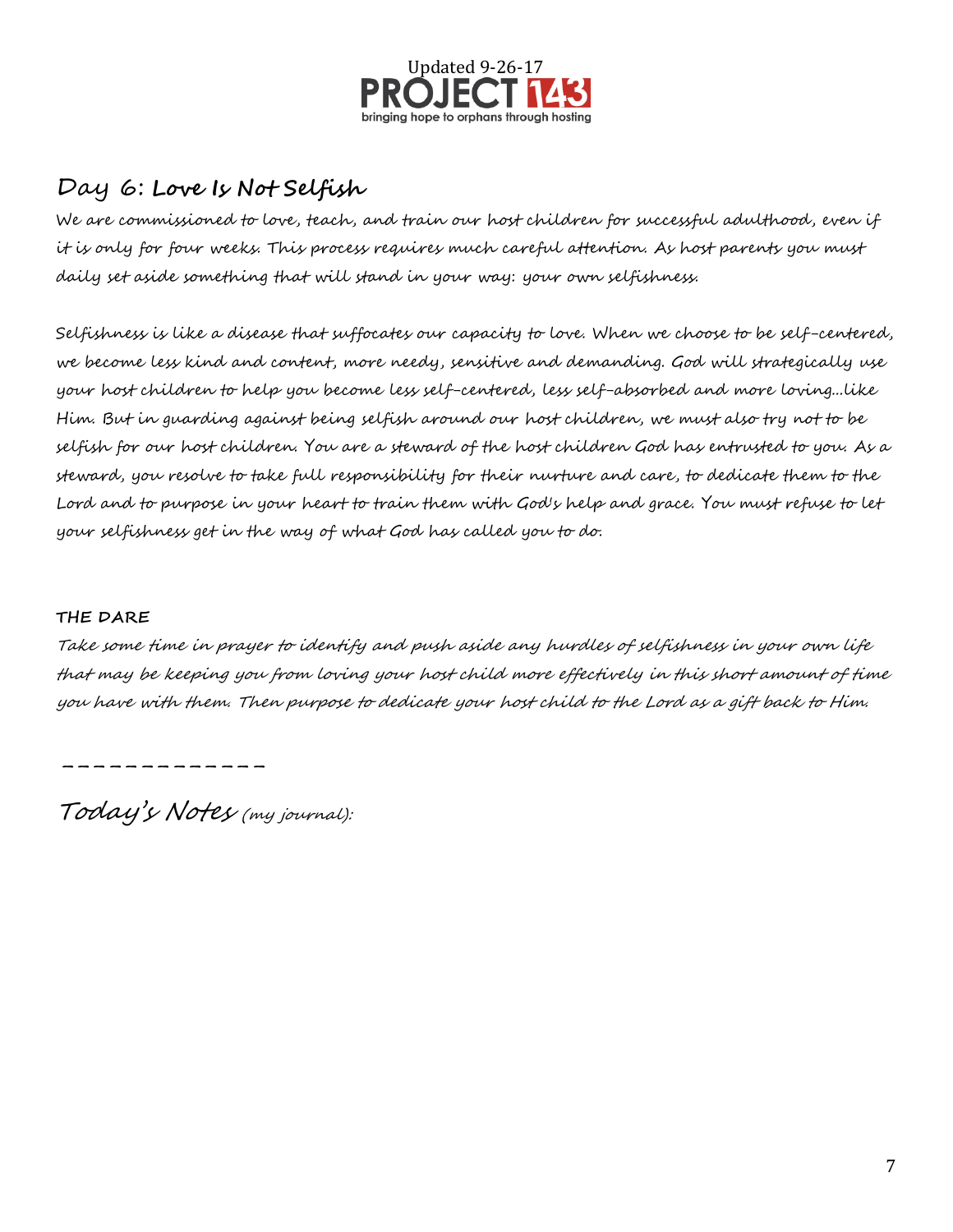

### Day 7: **Love Is Not Irritable**

Your first response to problems when they arise will either leave your host child with refreshing and positive character lessons or with painful memories of how not to behave under pressure.

Love is hard to offend and quick to forgive. Correction and discipline from you, as a host parent, should never spring from uncontrolled anger. If your host child always senses your unearned irritation, you will cause them to feel less loved and even more insecure. Unintentionally, you may push their hearts away from yours.

Determine to no longer let minor problems produce major reactions. At this point in hosting you're likely beginning to experience some "boundary testing" from the children. Resolve to exercise emotional self-control. Choose to guard your words when frustration starts to well up inside of you, and let love direct the manner of your expressions, actions, and even your countenance.

#### **THE DARE**

Choose today to start reacting to your host children with love instead of irritation. Begin by making a list of areas where you need to lower stress in your life. Then list any wrong motivations that you need to release from your heart.

-----------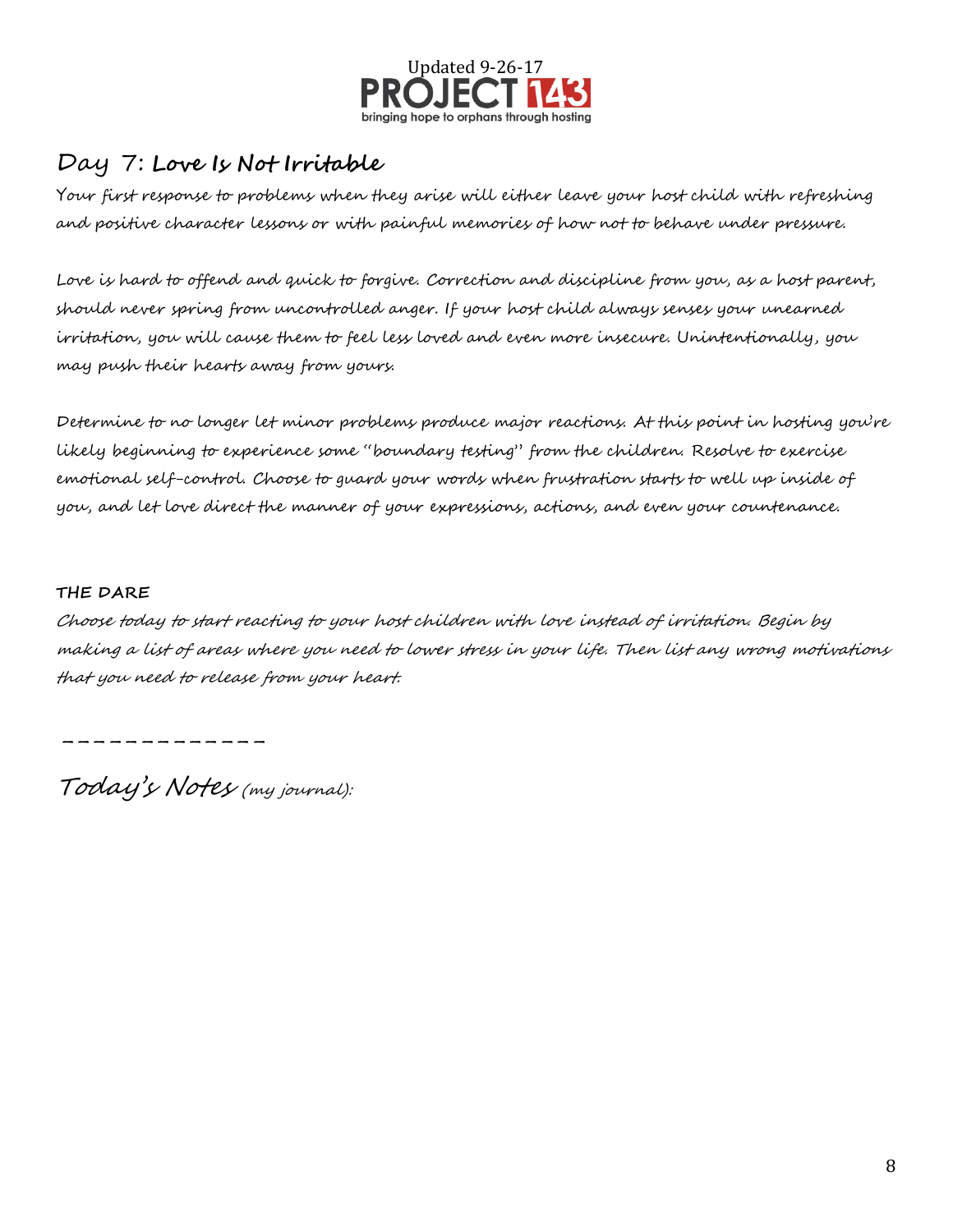

## Day 8: **Love Wins Hearts**

Whoever has your host children's hearts has their ears and significantly influences the direction of their lives. For orphaned children, the odds are, that person may not have their best interest at heart. You can be the most spiritual, intelligent host parent on the planet, but if you cannot gain your host child's heart, your ultimate effectiveness as a host parent may be very little. Winning your host child's heart does not mean cowering, obeying their every wish, or giving them whatever they want. It means providing them the loving attention, affection, and affirmation they need while carefully guarding against any emotional distance, hurts, or unresolved issues from coming between you.

God puts a longing within all children when they are young to gain attention and approval of their parents. Host children are no different. They long for your approval. Host children can emotionally pull away for many reasons. You can count on part of it being from the pain in their past. If they believe your discipline is too harsh, your demands are too great, or that you are playing favorites, a warning light will go off in their hearts. Training, discipline, and boundaries are necessary for good parenting, but they must be packaged and cushioned within a context of love.

It's been a week now since your host child arrived. Ask yourself: Do they know they have my heart? Do they care what I think? Do they want to spend time with me? Are they grieved when I am displeased? If you are having a hard time gaining a host child's heart, then quickly press pause on your schedule and ask God to help you draw them to you.

### **THE DARE**.

Reach out to your host children one by one and tell them you want to be closer to them than you are right now. Ask them, "Have I hurt you? Are you angry with me? How can I make it right?" Begin taking steps toward winning and keeping their hearts.

-----------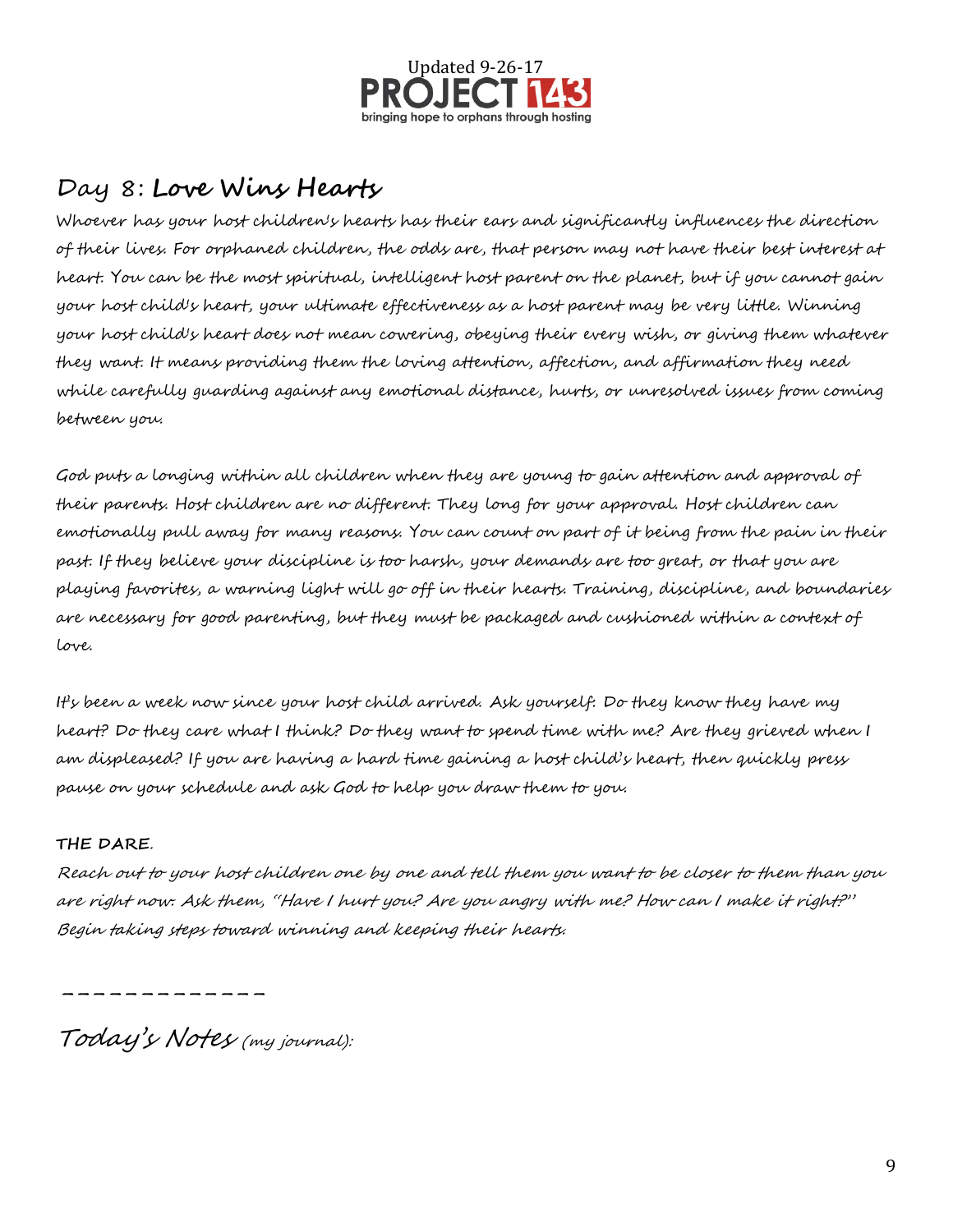

## Day 9: **Love Of A Father**

Host father's can love their host children in deep aspiring ways. Anyone who thinks a host father's love is limited simply because he is a male is reading too much into stereotyping. Priceless and precious is a host mother's love. Host moms may have a more natural temperament, but host dads are called to cherish as well. Fathers should warm the hearts of their host children in their own way by lavishing them with huge, regular doses of comfort and care through heartwarming affection. Your tender caring and loving, appropriate touches carry warmth right into their hearts.

It could be a simple is wrapping your arms around your host son's shoulder or taking your host daughters hand. Watching a movie together, giving a wink, gently squeeze her arm during church, at traffic light by reaching back and patting a knee in the back seat. Host fathers do have to be careful initiating a tickling or wrestling match. Host children could have an abusive past and would not welcome a lot of physical contact. Your host child may not be the touchy feely type. Regardless, your host child may truly be missing and longing for needed warmth your touch could provide just by sitting close, watching a movie. A gentle pat on the back or the comfort of your strong embrace could give them emotional strength that calms their worries and self doubt. And it most likely will interweave your hearts even tighter.

### **THE DARE**

How could you warm the life and heart of your host child today? Take advantage of a current opportunity to give them an unexpected, tender touch. Choose an appropriate gesture that says, "I cherish you," and do it with sincerity.

-----------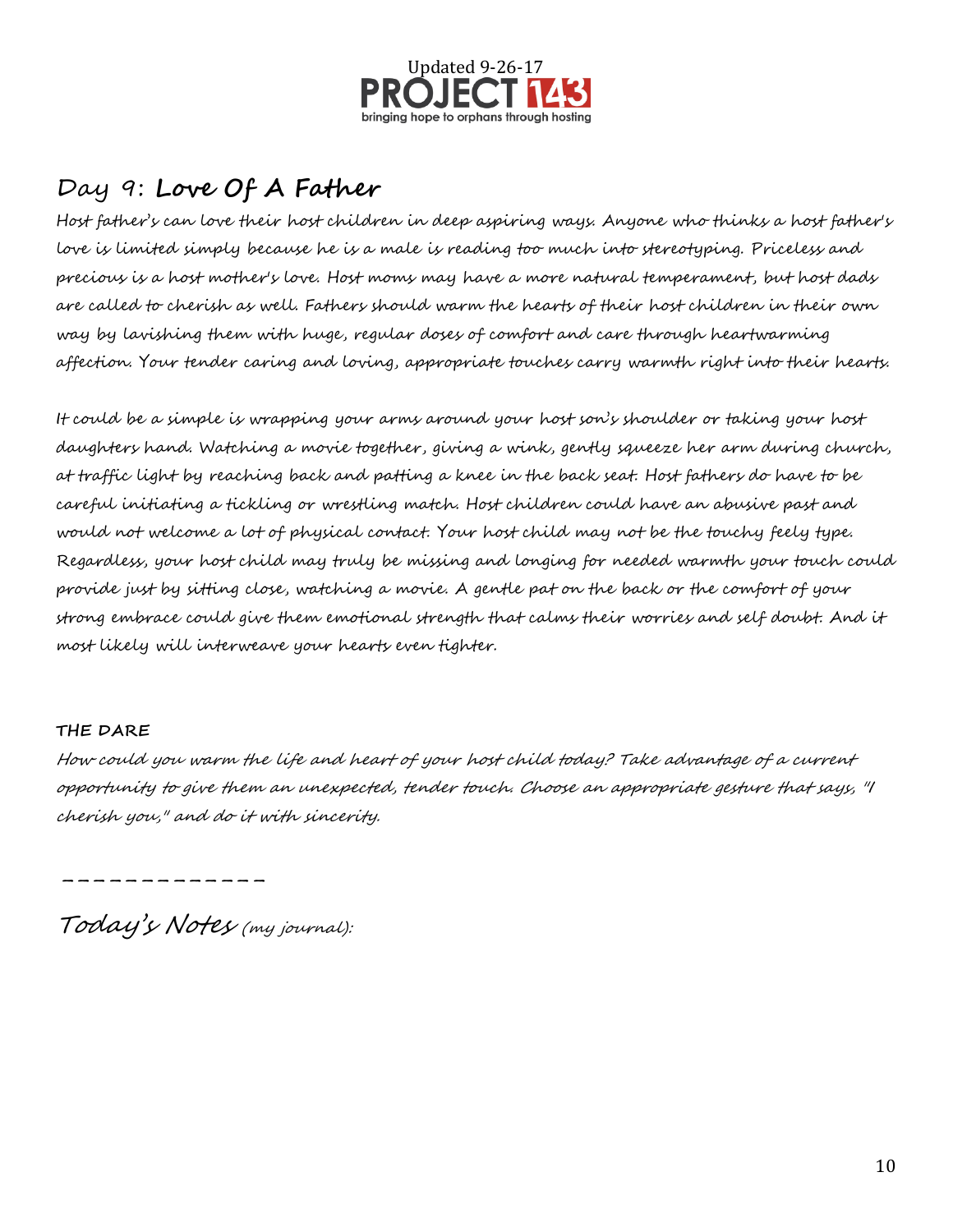

### Day 10: **Love Is Not Rude**

Toddlers are wonderfully notorious for their manners. Their ignorance supplies free entertainment to an understanding, sympathetic world. But when children become older, the fewer excuses they have for poor manners. You may find your host child has never been taught manners. Their rudeness can be a painful reminder of their past and the parental attention they have missed. Good manners can warm the heart and set the atmosphere at ease. Manners also subtly raise the respect level and enjoyment in the house.

By intentionally teaching and modeling good manners for your host children, you are not only treating them with great honor and respect, but you also help them become a living blessing to others. To be successful in this area begins with what you model privately at home. Let your love for your host children alter your own behavior around them. This can be as basic as holding the door for your host daughter or thanking your host son for doing a good job. Apologizing when you make a mistake. Your host children will watch your private etiquette and soon practice it in public. You are modeling love and giving them something they likely have never had, character.

#### **THE DARE**

Have a manners night with your family. Openly discuss a few ways you can avoid unpleasant behavior around one another and show greater respect. Lead your host children in a fun meal to practice good manners, giving everyone a chance to serve and be served. Locate a simple book on etiquette and begin learning new tips as a family.

-----------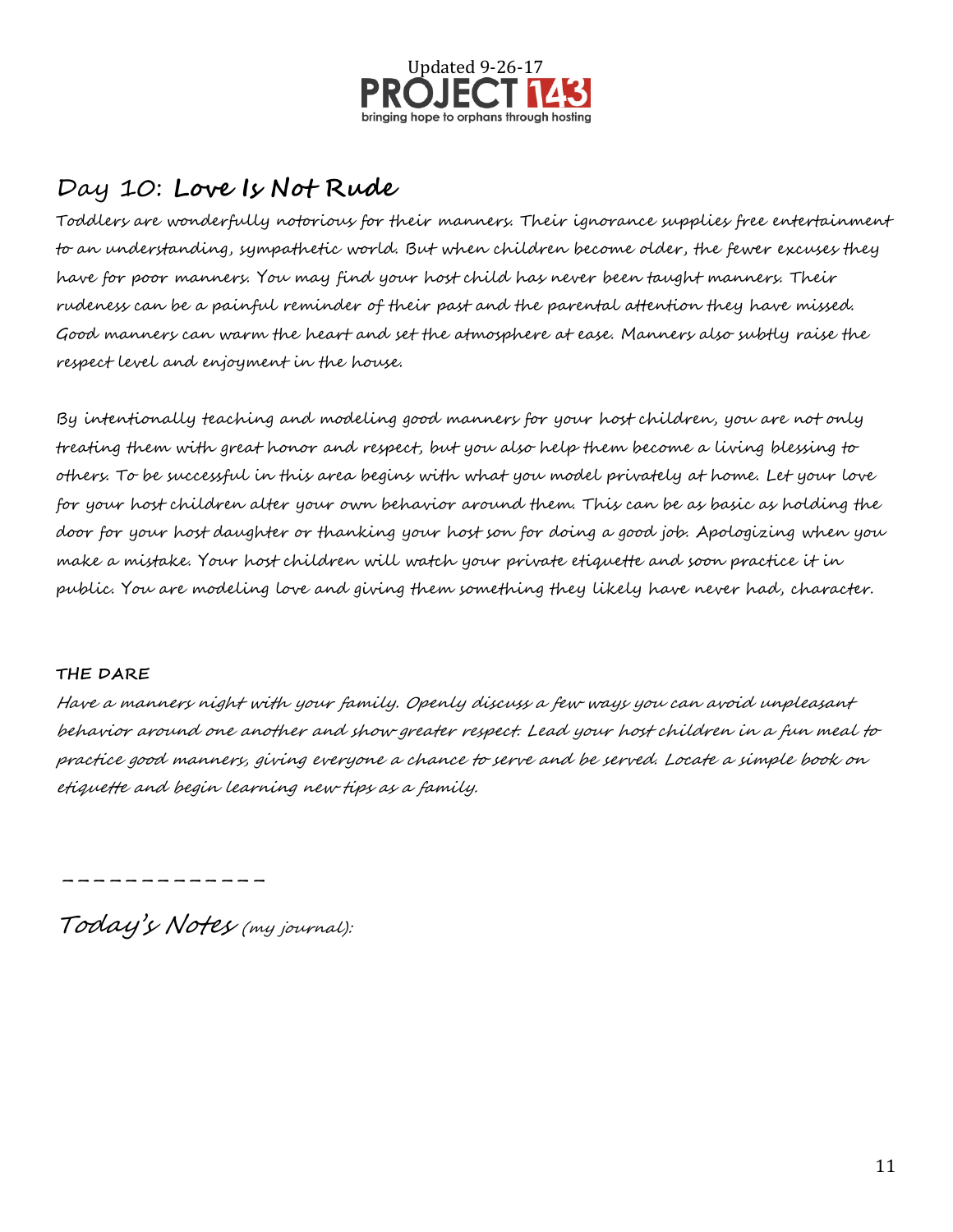

## Day 11: **Love Teaches**

Love sees parenting as a workshop; a boot camp for life's battles building up their minds and their relational IQs as well. Melding moral fiber into their core. When you're able to weave Godhonoring concepts into everything from showing hospitality to guests, to sharing vegetables from your garden with neighbors, you communicate that life with God is not a separate category that only happens for a few hours at church.

Love simply has a teacher's heart. It knows that "wisdom is better than jewels." Don't save all the deep talks for after your host child is in bed. They just may take something away from the conversation that will help them with the problems tomorrow. Let your love draw out the road map for your host children. Something they have not been able to rely on in a broken home.

#### **THE DARE**

Make two separate lists of things you want to teach your host children: 1) Life Skills and 2) Life Lessons. Keep them in a notebook nearby. Look for an opportunity to involve one or more of your host children in a work project or some other teaching moment. Make it a habit.

-----------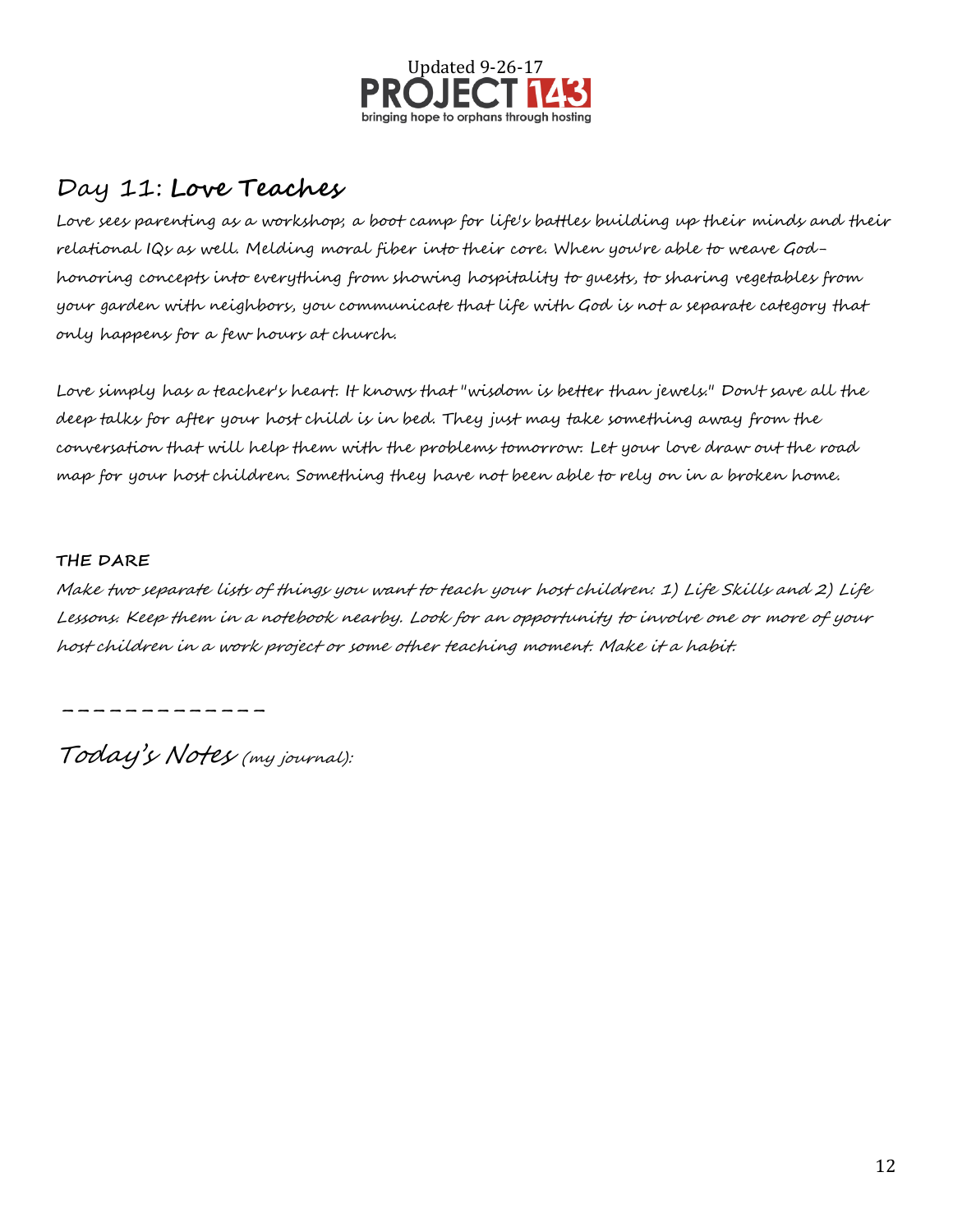

### Day 12: **Love Encourages**

Children love to hear their parents and other people compliment them. Host children are no different. You may not realize just how much your host children long to hear you compliment them. Words are powerful. What you speak into the ears of your host children can impart love and build bridges of hope that can change their lives or it can poison their perceptions and crush their confidence. The fruit of your lips not only helps them define their reality and comprehend their identity but also guides their destiny. Ten seconds of verbal venom could completely taint their lives forever.

We should always guard the descriptions we attach to our host children. There is a big difference between telling your host son he did something foolish and actually calling him a fool. We must allow the patience and kindness of love to guide our tongues and build an atmosphere of powerful encouragement. Our mouths should be nourishing wells of love and truth, not polluted springs of cursing, complaining, and insults. Finding fault should never be our default. When they're confident you'll be there to support them, win or lose, they're freed up to take their best swing at even a difficult task.

Take your encouragement to the next level by making your kind words to them delightful, deliberate, and daily. Mention to your spouse what you really like about your host children, loud enough for them to hear in the other room. Your praise will leap inside their hearts and may echo back and forth in their ears for years to come. "I'm so glad that God put them in our family." These words will be gold to them. Whatever you choose to compliment will be what your host children will value more and seek to duplicate in the future. Pointing out how proud you are of their honesty, diligence, and kindness strengthens their moral foundations more in the long run than telling them you like their hairstyle or the socks they're wearing today. Aim your words at the heart, where it counts the most. Look for reasons to affirm good character and behavior in your host children, no matter how old they are. The more you celebrate in their lives now, the higher you lift their wings for the future. So open your mouth and let your love fly!

### **THE DARE**

Commit to mentioning positive attributes about your host children every day throughout the coming week. Do it both privately to them as well as publicly to friends and family.

Today's Notes (my journal):

-----------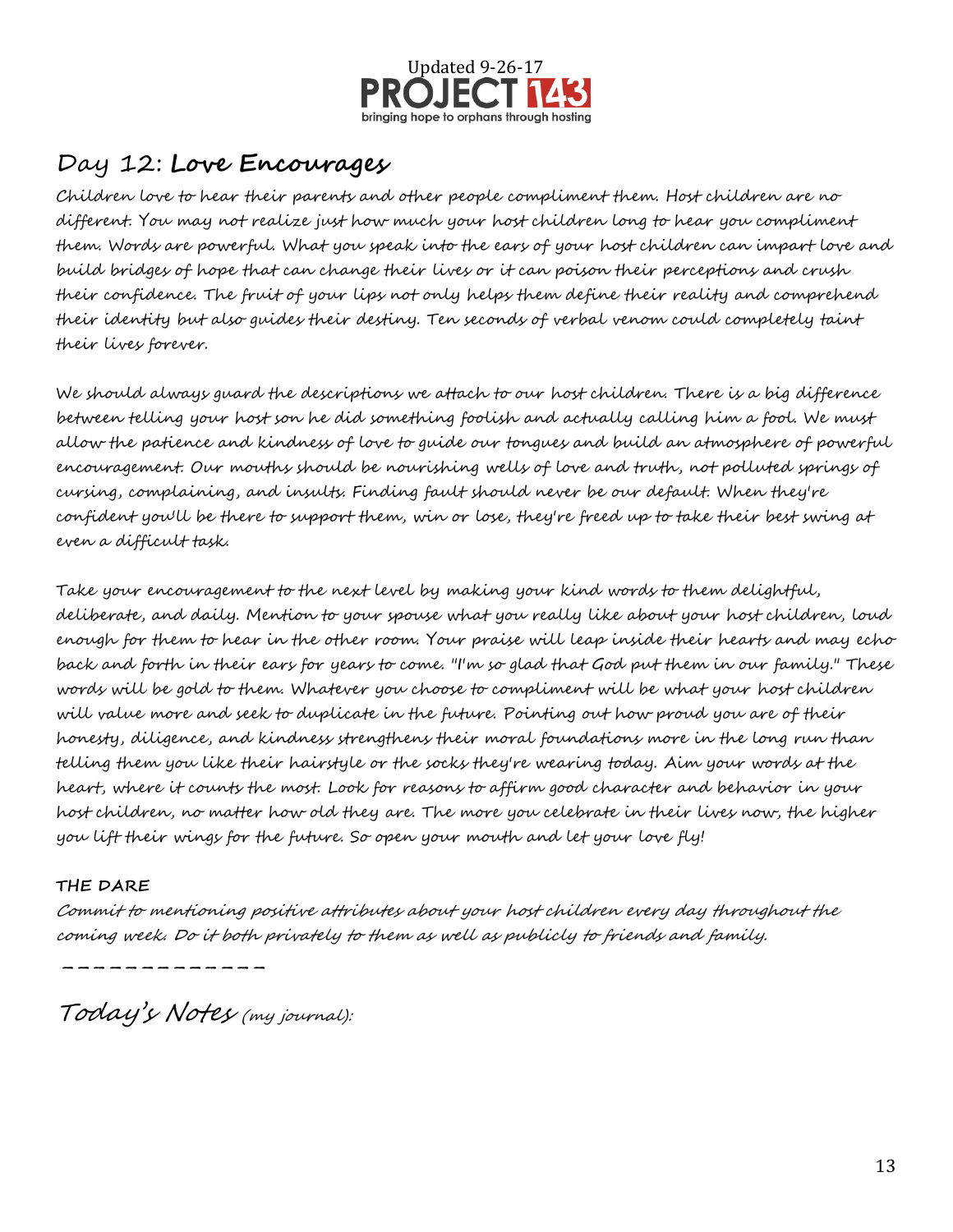

## Day 13: **Love Disciplines**

When our host children misbehave, we do them no favors by ignoring or glossing it over. We must help our host children discover that their actions come with real consequences. Lasting joy come from practicing good behavior and godly character. As easy as it is to keep excusing misbehavior love steps in to courageously say and do what is needed. Parents especially fathers, are instructed to train up their children in the nurture and admonition of the Lord (Ephesians 6:4). Host parents should do the same for their host children.

Nurture includes teaching clear instructions and chastening when rules are broken. Admonition goes deeper by appealing to their consciences with the knowledge that God ultimately the One they are to honor and obey. If our host children don't develop a fundamental respect for God, they will have no lasting foundation for true moral decision making in the future. If we don't train our kids to obey us "as unto the Lord," we are merely training them to further disobey God in the future. Many host children may never have been inside a church. Others may not know God at all.

When host children sin, host parents, through love, must step in. Discipline must be balanced out with patience, grace, and mercy. You should always guard your host children's hearts teaching them honor and responsibility.

### **THE DARE**

Pray through the methods you use for discipline. Are they effective? Do they contain both the correction of behavior as well as an appeal to the conscience? What changes could you make to ensure that you are disciplining your host children with both nurture and admonition? Purpose to use direct but fair discipline in the future, and make efforts to balance your actions with the goal of honoring the Lord.

-----------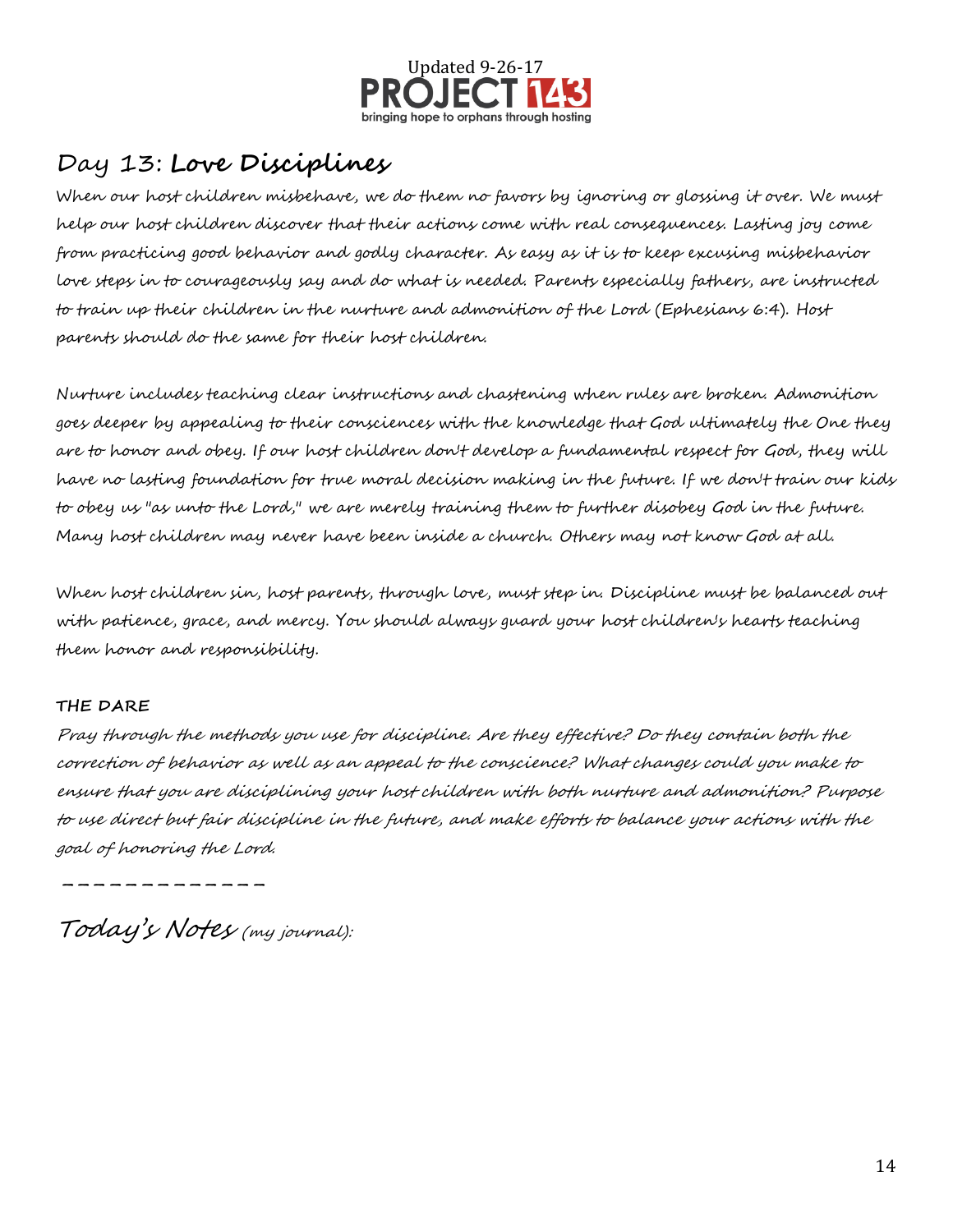

## DAY 14: **Love is Compassionate**

Devastating failures may have already happened in your host children's lives. Unexpected bad news most certainly has. Confusion, anxiety, stress, failure at school, cruelty of another child's words or shame of their own sin or misconduct… all part of a host child's past. Host parents do not have to wait for the ideal opportunity to display compassion. As a host parent, your compassion will lovingly shout, "I care!" when your host children are convinced that nobody does. And they very likely feel this way.

Compassion is not always easy or automatic. It is rarely convenient for comfortable. But your love should refuse to leave any doubt in your host children that you take their burdens seriously. Jesus allowed Himself to be "moved with compassion" and personally feel the sorrows and burdens others were feeling. Then He went into action to lighten their load. Likewise, your willingness to comfort and console your host children will draw them close to you. Instead of having to struggle alone with spiritual doubts and questions, they'll know that your door and heart are always open for their confessions and concerns.

### **THE DARE**

Look and listen for opportunities to demonstrate compassion to your host children and help lighten their load in areas where it may be too heavy. Ask if you could pray for them about any issues they share.

-----------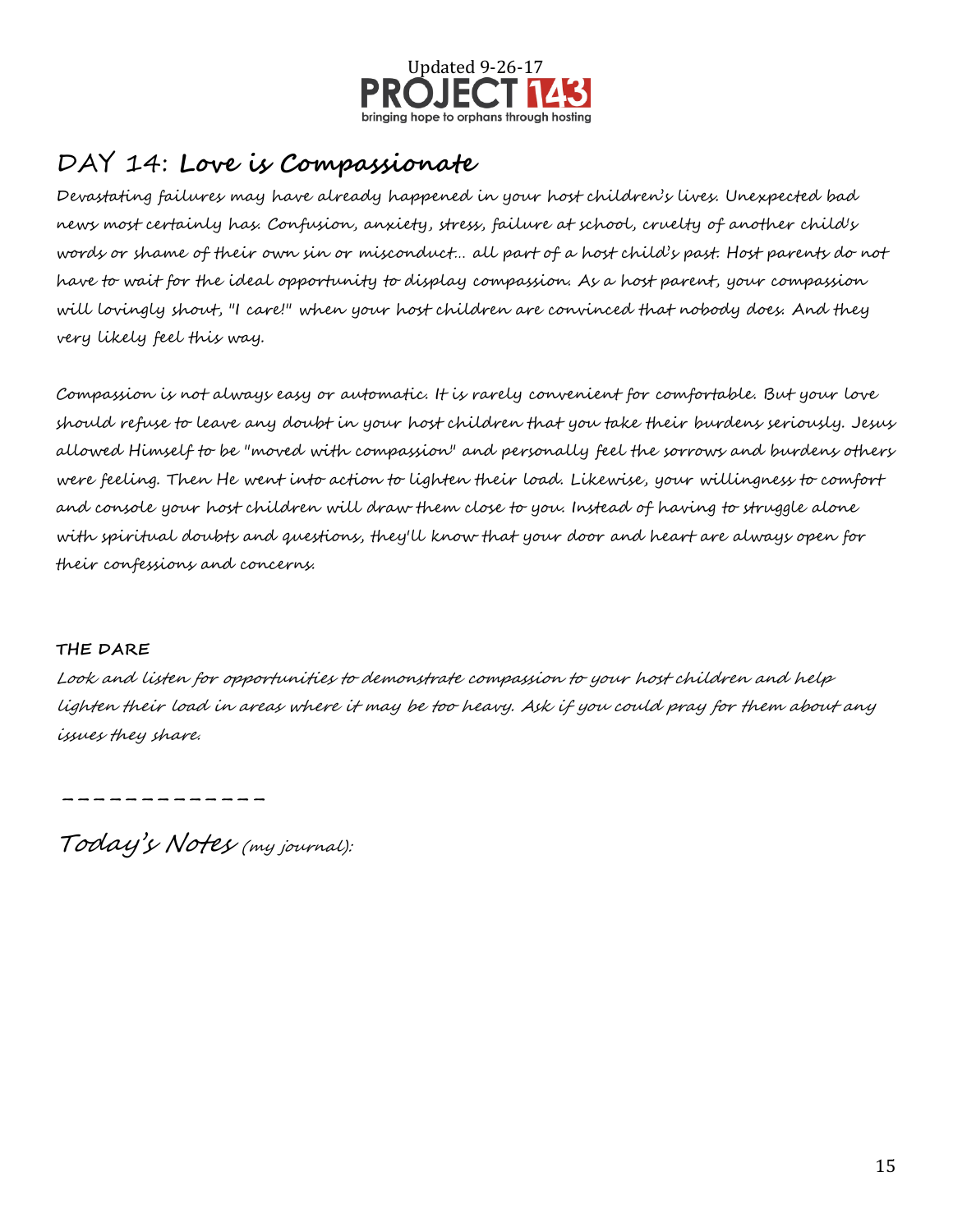

## Day 15: **Love Is From God**

The love the parents have for their children is one of the strongest of all human emotions. God's love is what gives us as host parents the capability to love unselfishly and unconditionally. The truth is, the love God can give you, to shower up on your host children, is infinitely stronger than your parental love alone. His love can sustain them, no matter who rejects and disappoints them in life.

Everyday, with each new DARE, always bear in mind this one pervasive, reorienting truth. **You're handling a divine opportunity to experience and present the love of God to your host child.** He loves your host children more than you do. And you will love them more than you do now if you allow His love to flow into you and then into them through you.

#### **THE DARE**

Remind your host children today that 'God is love" (1John 4:16) Tell them He deeply loves them. Pray with them that they will always know they can call on Him as their loving, Heavenly Father. And pray for yourself, that God will help you receive His love for you and make you a channel of His love to your host children.

-----------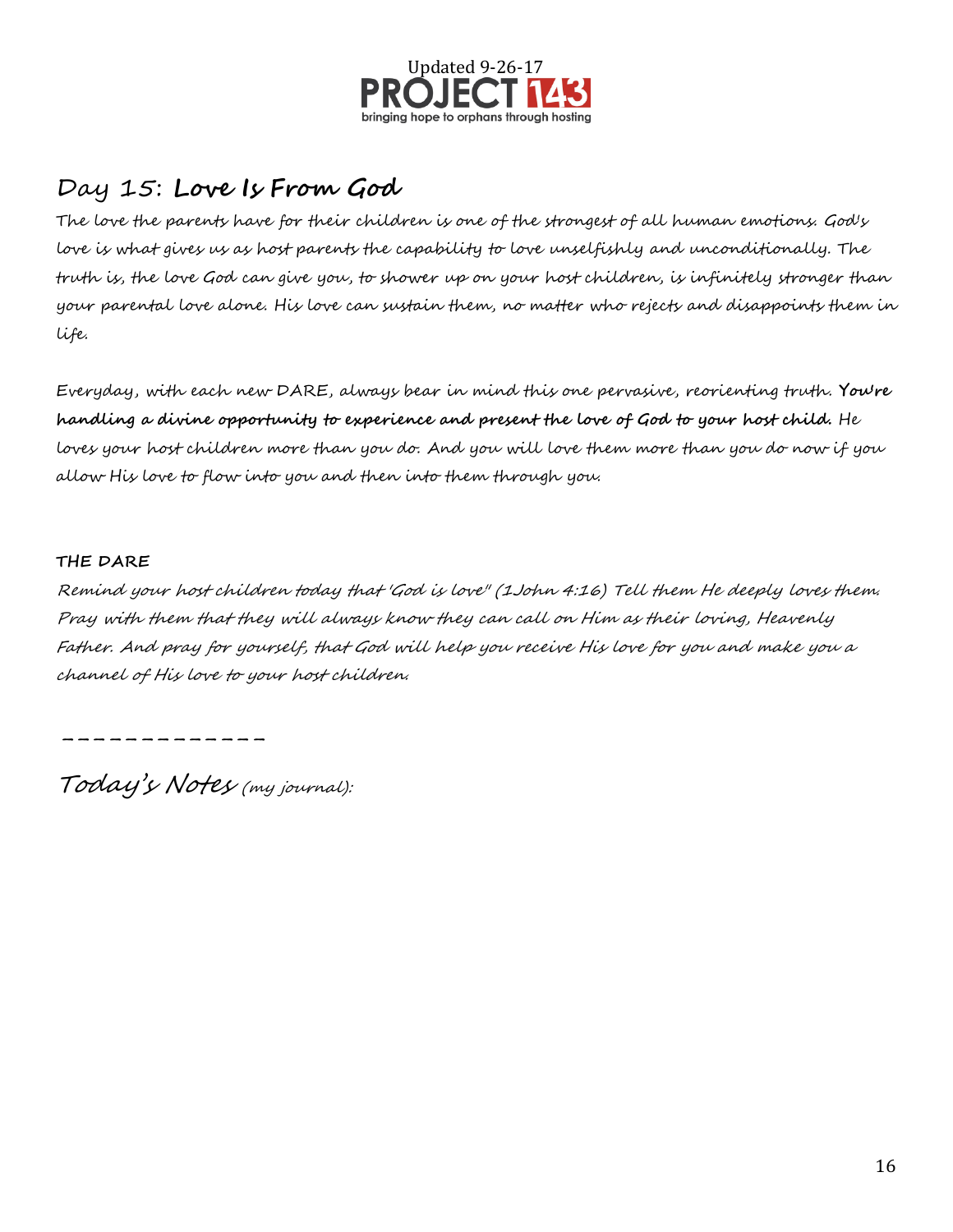

## Day 16: **Love Respects God**

The fear of the lord is a deep respect for the One who is all-powerful and completely holy. God is not only patient, kind, and living, but also holy, powerful, and completely just. When a man and his children learn to fear the Lord, they begin to hate evil, pride, and perversion (Proverbs 8:13). Teach your host children to respectfully fear the Lord.

One of the ways we as host parents can bless our host children is by honoring the Lord with our own personal, humble worship. Not just church service attendance. The fear of God may be one of the most important things you could ever pray for and seek to develop in the hearts of your host children. The fear God is a starting point of the best and most abundant life of all.

#### **THE DARE**

Ask your host children to read Psalms 139 with you. Then ask what they learned about where God is and what He knows about each of us. Explain how God created them and loves them. Finish by praying together.

-----------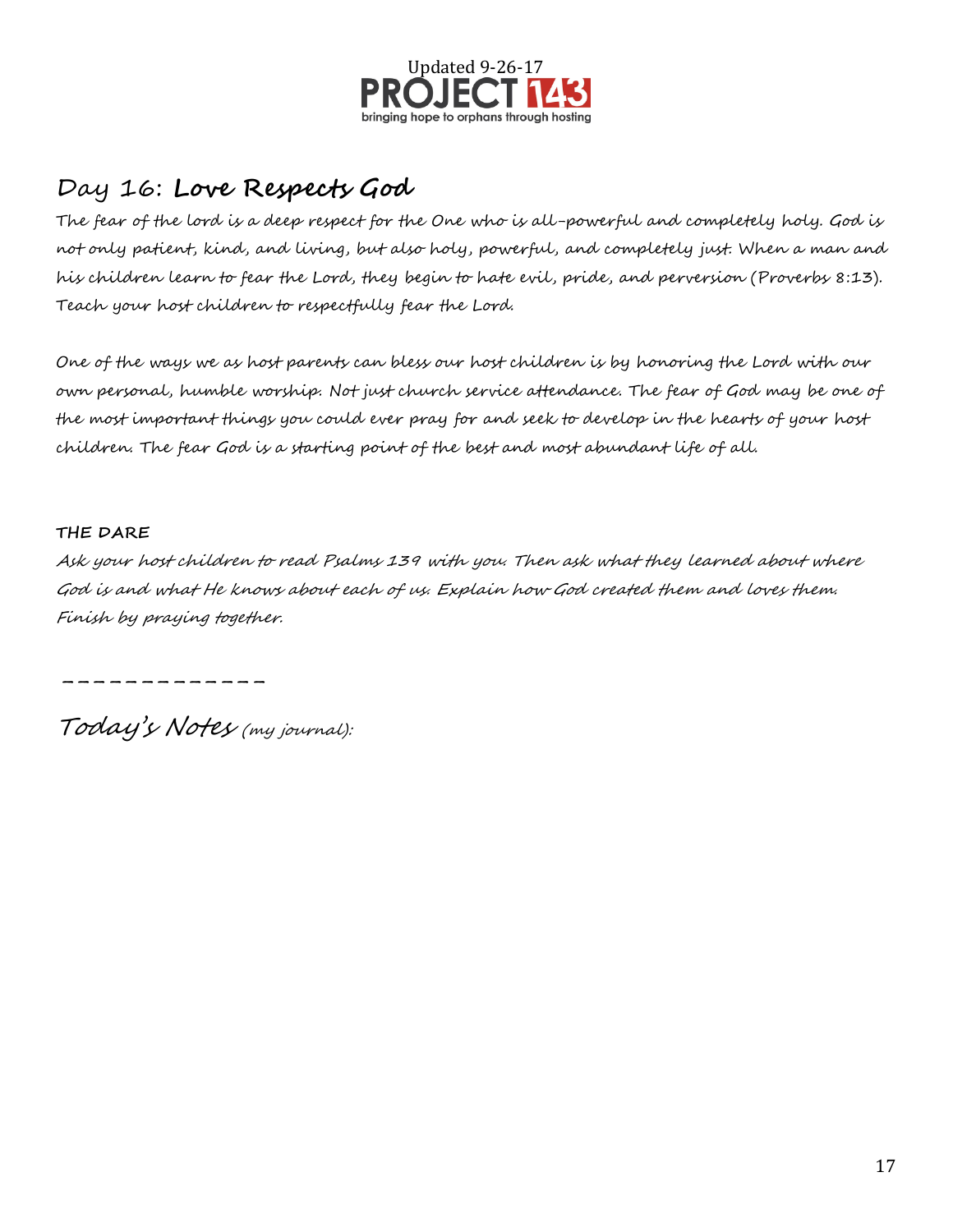

# Day 17: **Love Seeks God's Blessing**

Did you know your personal faith and relationship with God can invite Him to greatly bless your host children? God said He blessed Abraham`s descendants because of Abraham`s great faith (Genesis 17:6-8). If you walk in faith and integrity – loving, fearing, and obeying GOD - He will bless you for it, and your host children.

Jesus described several loving, selfless attitudes we should develop that will cause us to be blessed. The poor in spirit, those who mourn, those who hunger for righteousness, the merciful, the pure in heart, the peacemakers, etc. God promises to comfort and bless in many ways. Start His blessings in your home.

#### **THE DARE**

Ask yourself if your lifestyle is inviting God's blessings on your family or repelling it. What needs to change? Second, choose two or more of the attributes mention today and discuss them with your host children at a meal. Then pray for God to instill a thirst within both them and yourself to develop these attitudes in your lives.

-----------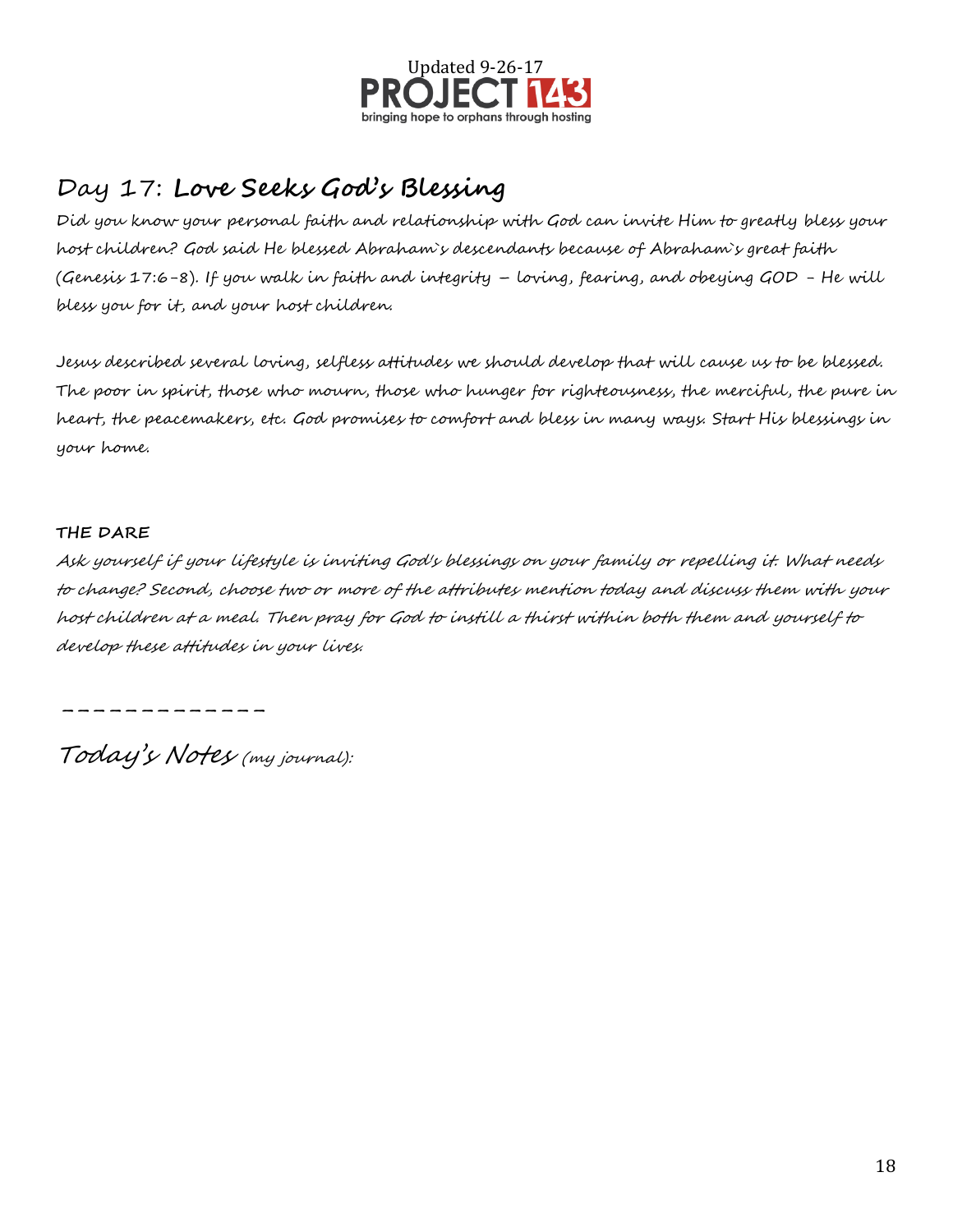

# Day 18: **Love Models The Way**

God knows we will not always understand or like His solutions to our situations. So when you come to Him with a desire to love your host children more fully, don't be surprised if one of his most important request seems unexpected, to love and respect your spouse more fully as well.

The more you show genuine love and respect for your mate, the stronger and more love your host children will feel. Marriage is one of God's primary ways of teaching us how to love another selfish sinner unconditionally. This is the best environment in which host children should ideally grow. Bickering and bitterness can become as common as the nightly setting sun. And what do our kids feel and learn when this happens? Insecurity, anxiety, and anger. Regardless of your current marital standing, Jesus commands you to love your spouse, whether they're your close friend (John 15:13), distant neighbor (Luke 10:25-37), or arch enemy (Luke 6:27 to 29). Being faithful, warm, understanding, and cooperative with your wife or husband may not always be easy, but it will cash out in your host children's hearts as security, peace, strength, and greater self-acceptance.

Fathers, the greater responsibility for leading the way begins with you. How easy it can be to feel disrespected, then take out your frustrated ego on your wife and belittle her in front of your kids. Both parents should model what healthy relationships look like for their host children. Speaking negatively and turning a host child's heart against the other parent is not love. No matter what your spouse has done, your forgiveness can disarm much of the damage and keep it from raining down on your host children's heads and into their hearts.

### **THE DARE**

Ask God to give you a greater love and respect for your spouse. Share something encouraging and positive today about them to your host children. If you have been running them down around your host children, ask your host kids to forgive you.

-------------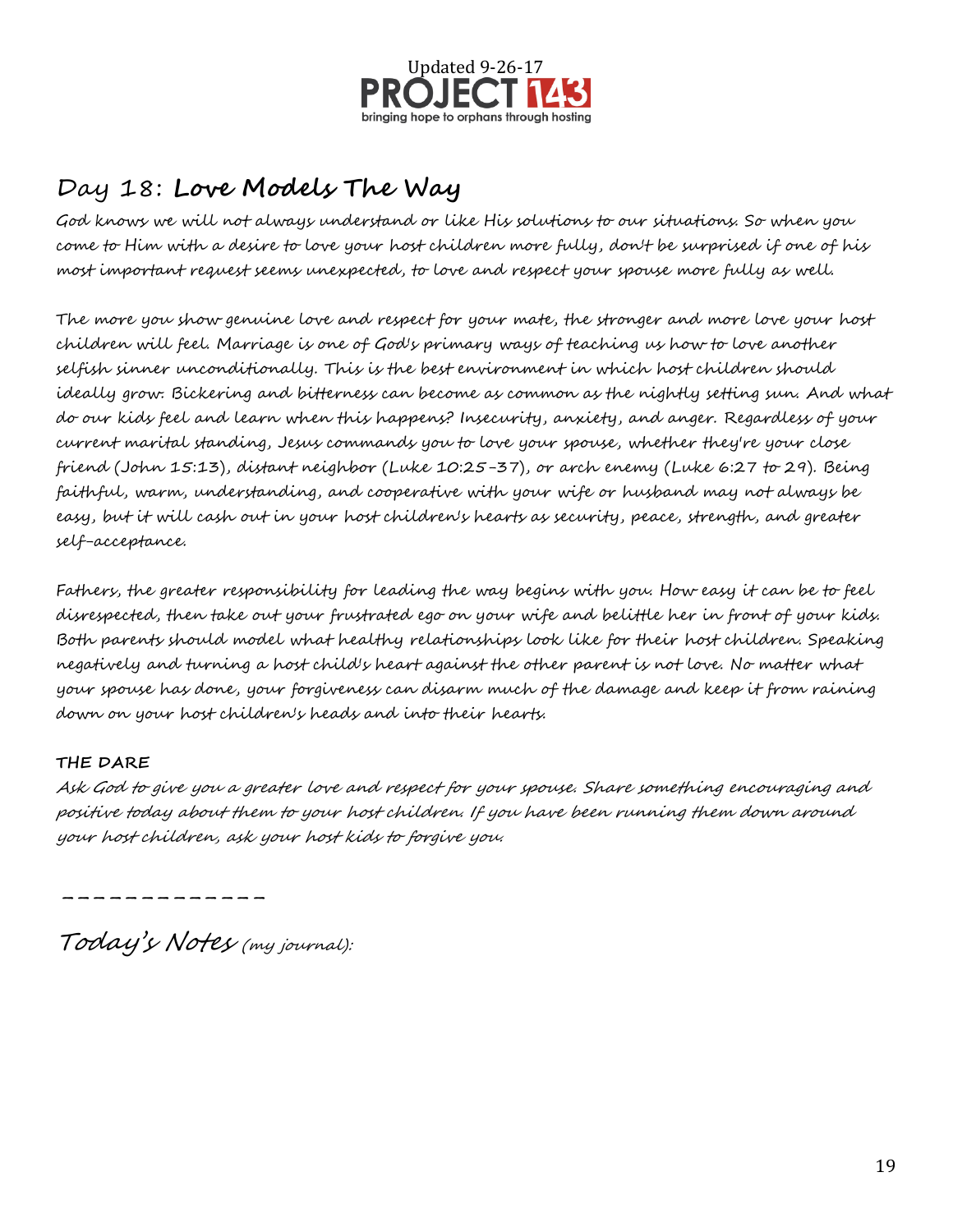

### Day 19: **Love Values**

We need to listen to the consistent counsel of genuine love rather than the shifting opinions of a self-centered culture.

Love reminds us that our host children are a priceless, desirable, and unique treasure; each of them bearing untapped potential beyond measure. Love helps us view them the way God views them - as one of life's greatest blessing.

Behold, children are a gift of the Lord. Jesus rebuked His followers for treating children as an unwanted intrusion or irritation. Instead, He invited the children closer, saying that great blessing comes from welcoming them into our lives, "for the kingdom of God belongs to such as these" (Mark 10:14).

Your host children will help you personally mature as parents. Pay attention and they teach you how to stop being selfish and to give sacrificially. Your money will never love you back, kiss you at night or run in and celebrate with you on Christmas morning. Regardless of how old your host children are, DARE to set your eyes and heart on them. To prize them. To follow the example of Jesus, welcoming them into your arms and lovingly blessing them and their future lives (Mark 10:16).

#### **THE DARE**

Communicate to your host children today that they are a treasure to you. Say in your own words, "You are a priceless gift to me, and I am grateful that you are in my life." Then thank God for them and for the chance He has given you to daily show them love and value them while they spend time with you in America.

-----------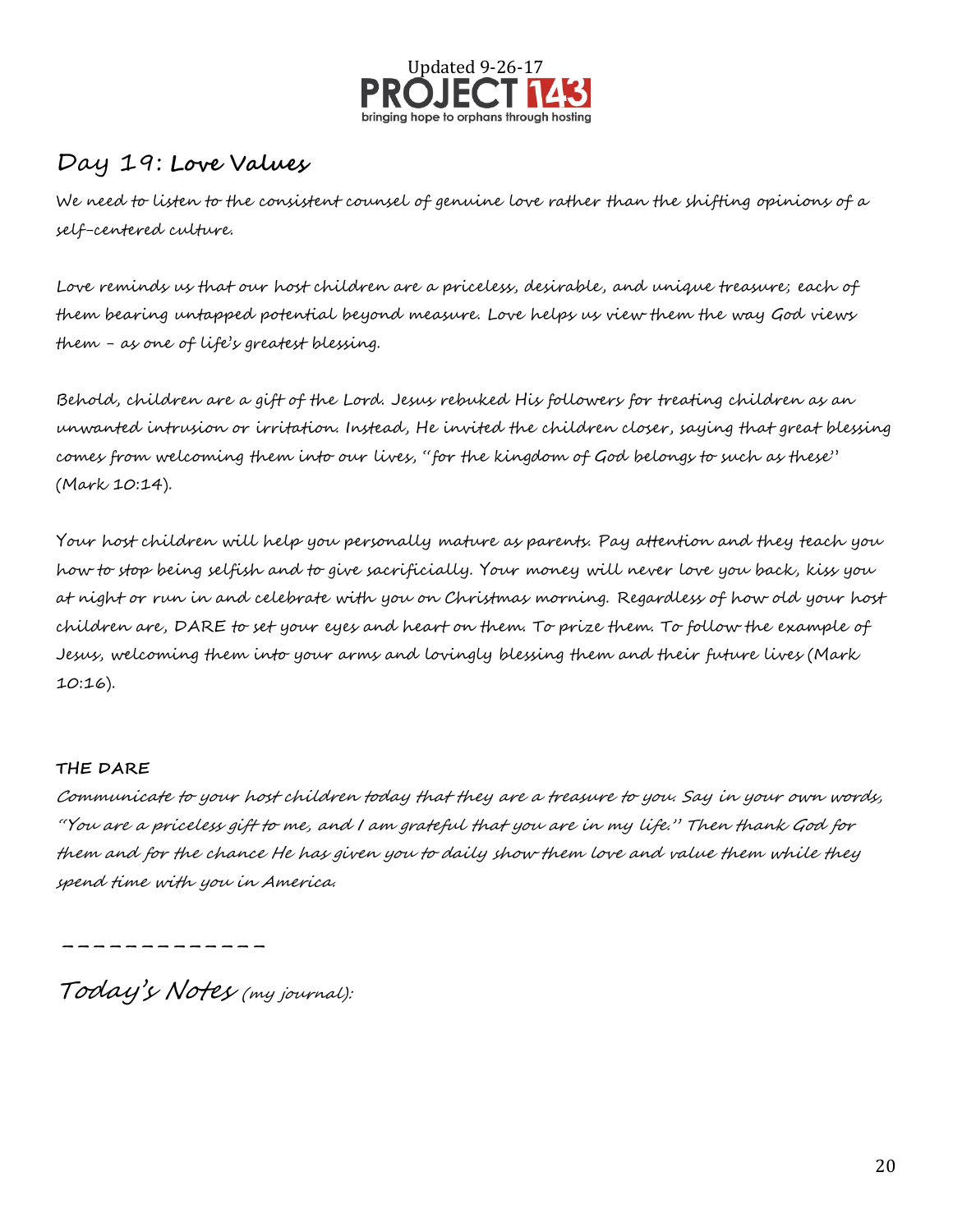

### Day 20: **Love Takes Time**

Imagine lying on your deathbed and looking back over your life. What would you wish you could have done more? Work in the office? Cleaned the house? Watched more TV? No. Those things won't matter then. If you're not careful, everything secondary and menial in your life will steal your time away from those you love. You look up seconds later and wonder where the hours went, then where the years, and your children went. Something always gets left out, but we must wisely choose what does... and what doesn't.

When we put our children off, from spending time with them, they likely hear is, "I am busy with things that are more important." We would never say that, of course. But it may be what they hear. We are the ones who need to step in and press pause.

Because love takes time. Precious, priceless time never waits and never returns. Every act of love requires it. To waste time is the waist portion of life and another opportunity to love. Host parents must teach their host children to love God through daily interactions with them in the morning, all sitting together at home, while we're out traveling, and around bedtime at night.

- **1. God is first**
- **2. Our marriage is second, and then**
- 3. **Our kids are 3rd.**

Children, too, must wait sometimes. Leave the dishes and the bushes a few more minutes. They'll still be there to tackle after you've spent a little extra time with your host children.

### **THE DARE**

Turn off the television Internet tonight and spend some focus quality time with your host children. Talk, listen, and play with them. Take this hosting period and embrace it, treasure it, make the most of the time you have with your host children.

-------------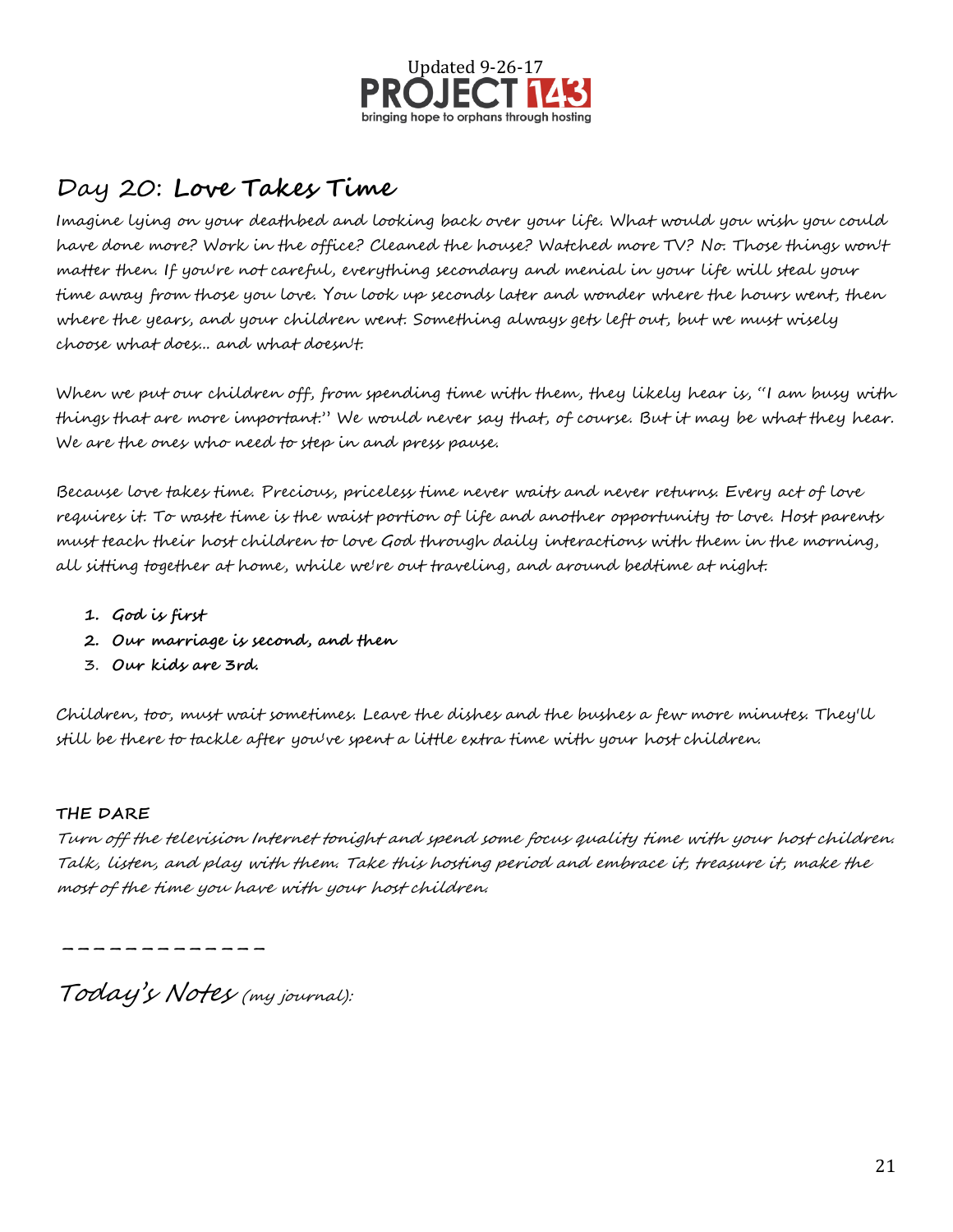

## Day 21: **Love Is Fair**

Favoritism almost always leads to envy, anger, and jealousy. Our selfish, human nature is what causes us to give preference to the rich over the poor, the beautiful over the plain, and the strong over the weak. This is why God made a point of telling us he does not show partiality himself (Romans 2:11) and that we, too, should do nothing in a spirit of partiality (1 Timothy 5:21).

The Scriptures worn, wrath is fierce and anger is a flood, but who can stand before jealousy? (Proverbs 27:4). And if we are to love our host children well, we must guard against its subtle and dangerous ability to infiltrate our families in at least two major ways:

1. Jealousy among siblings. Yes, certain seasons, schedules, or circumstances will require you to focus more on a particular host child`s needs, even their miss behaviors. Love drives us to work hard to shepherd each of their insecure hearts, value their strength, and guide our words with wisdom to help us eliminate any weed of envy that wants to take root inside them. To do this, you must make sure every little heart hears, sees, and feels your personal love.

2. Jealousy among parents. Both mom and dad possess different gifts, personalities, and rolls. And God intends to use each of us differently to more fully meet our host children's needs. One seems to have easier responsibilities. And this can lead to one or both of you feeling jealous and angry at the other. But remember, love is patient, kind, and unselfish. It celebrates success instead of being threatened by it. You must both intercept any potential envy by frequently, deliberately thanking God for the qualities of your spouse that make them such a good parent. Then tell your spouse so.

Lastly, the most fertile ground where jealousy and impartiality can take route is in blended families, split custody situations and yes, in hosted children and their love of their birth parents… regardless of what abuse they endured. You must apply patience liberally. Always be complementary, not critical, of people who aren`t in the room. Respond quickly and overwhelming love to any host child who appears threatened. Genuine love, often and freely expressed, can help put out the fires the envy wants to set.

### **THE DARE**

Set up a special box or folder for each of your host children. Begin collecting keepsakes, photos, and memories. Let them know you'll continuing to gather new things special to them. Go through the box weekly with them as a way to express how proud you are of their achievements.

Today's Notes (my journal):

-----------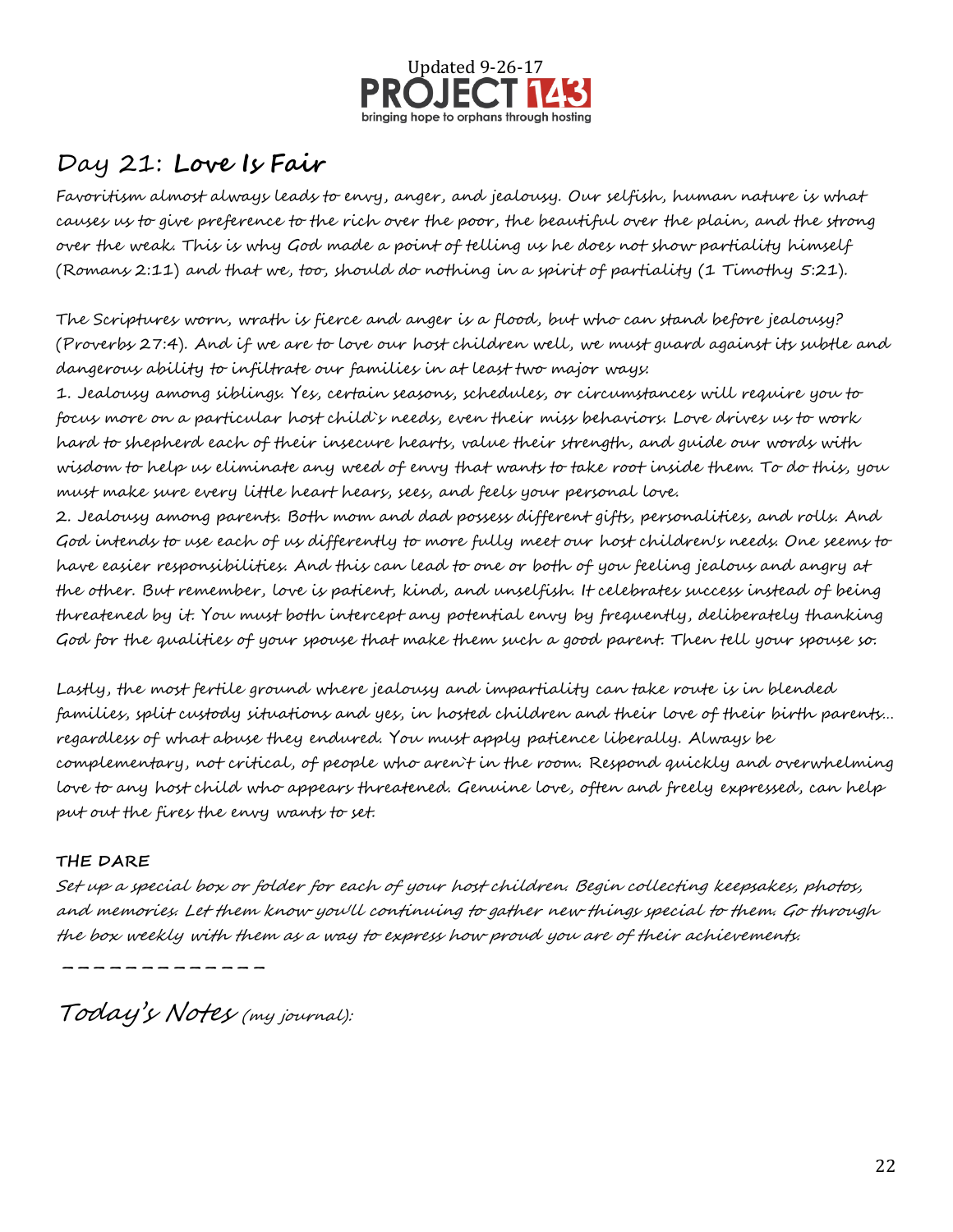

# Day 22: **Love Honors Authority**

Few things are more pleasant in a child than seeing them honor authority. Perhaps most of all, seeing them look into the eyes of the parents with loving respect and obedience. There's one primary command in the Bible address specifically to kids: "Children, obey your parents in the Lord, for this is right" (Ephesians 6:1).

Something special happens when host children recognize the core importance of God's ordained authority structure. It contributes to their overall sense of well-being. It also sets the tone for receiving greater trust, freedom, and blessing from their host parents. Host children already have a mistrust of adults, especially parental figures; after all, something traumatic has happened in their past concerning their birth parents that have caused them to become "orphans." Invite God's blessing in their lives. What happens with your host children in your home will follow them everywhere.

In the few weeks you have with your host children, train them to speak respectfully to you, obey without complaint, and work as hard when they're alone as when they're being overseen. You are equipping them to honor and win the favor of all future authorities in their lives. Most important, this prepares them to more quickly obey God as He speaks and reveals His wonderful plans to them. No, they won't do everything perfectly. Neither do we.

God values authority highly. He made it a frequent part of His teachings throughout the Bible. In the Old Testament, children in Israel who hurt or cursed their parents were given the same punishment as those who committed murder or blasphemed God (Exodus 21:15-17) The Christian's willingness to perform their duties beyond what is asked of them, shines a spotlight on what Christ's power and love brought about in their hearts. If we want our host children to live in the blessings of respecting parental authority, love calls us to set the example and lead the way.

### **THE DARE**

Reflect on your own attitudes about authority in your life. If the Lord exposes any wrongdoing in your heart, confess it and ask forgiveness. Talk with your host children about the importance of honoring God by honoring their authorities.

-----------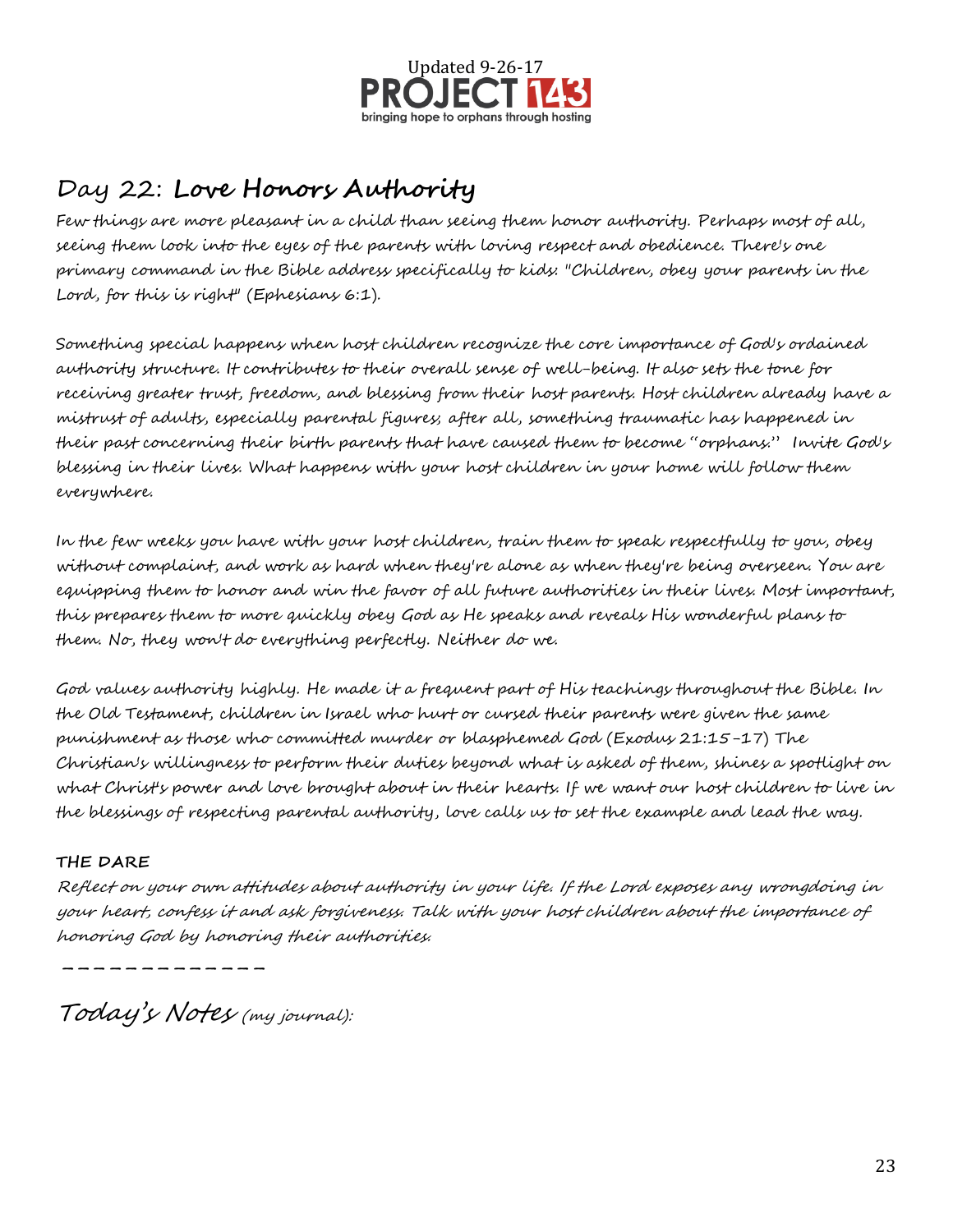

# Day 23: **LOVE INTERCEDES**

Typically, the more children grow, the more unpredictable their lives become. More opportunities for slip-ups and let downs. More chances for the wrong people to whisper backward thinking in their ears. And because you are hosting orphaned children – likely these wrong things have already been a part of their lives, early on.

You cannot always protect them or control the flow around their lives. And certainly you have no control over your host children's past. But love has a stellar battle strategy and backup plan. It's called - prayer. God can see your host children when you do not. **He can go with them, watch over them, and guide them were you cannot**. There is nothing more powerful you can do to greatly impact your host children for good, than to get on your knees and sincerely pray for them.

But prayer is not merely a response to our host children's current crisis or past crisis'. It is the opportunity to talk to God on a regular basis about every area of their lives. God lovingly allows prayer to influence Him and change things. By uniting our hearts with Him and keeping our thoughts and desires aligned with His in prayer, we place ourselves in a position to bring about more good for our host children and their futures than anything else we can do on earth (John 15:7). Our intercession allows us to stand in the gap against evil in temptation, and ask God to save and strengthen them. The impact you can make in your host child's lives through prayer alone, is staggering and life changing. Start interceding for your host children today.

In prayer, we can join Him and waging war (Ephesians 6:10-19) against the spiritual forces that would steal and kill and destroy their dreams and futures (John 10:10). More effective than our prodding, regular prayer in our home draws them closer to God while drawing their attention away from the problems and onto the One who holds every answer. Prayer is a language of love. We should speak it as naturally as breathing. We should teach our host children that they can deal with any issues that arise in their lives by praying about it. So train your host children to be wise and careful, but also trust them to the One who ultimately holds their success and safety in his omnipotent hands (Psalms 127:1-2).

### **THE DARE**

Pray for your host children. After talking with God on their behalf, share with your host children what you are now praying for in their lives. Begin praying daily for your host kids.

Today's Notes (my journal):

-----------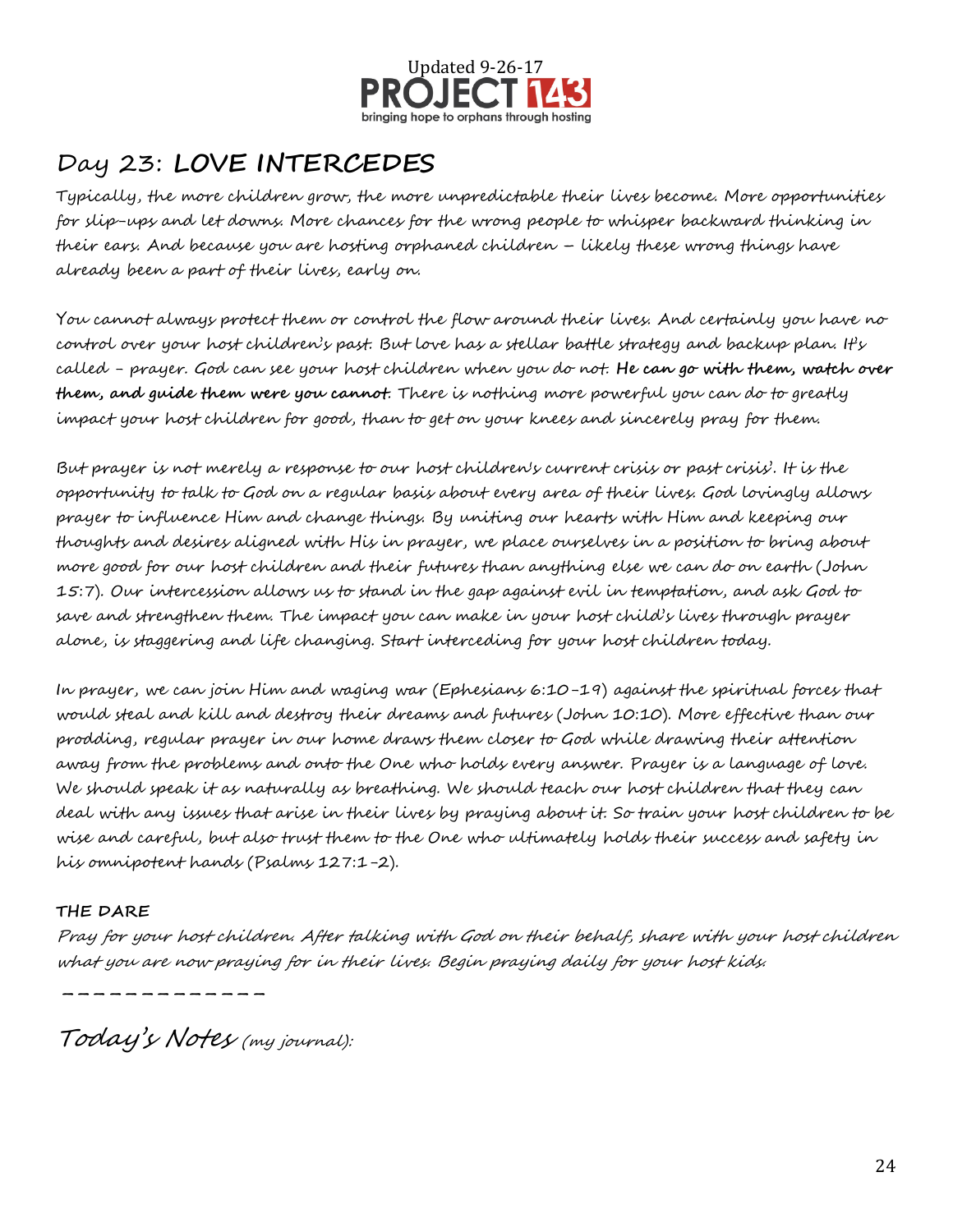

# Day 24: **LOVE FORGIVES**

As long as there are muddy feet, sibling rivalry, and a variety of uses for living room furniture, parents will always have plenty of opportunities to practice the fine art of forgiveness. The priceless quest of host parenting is to show our host children that love covers a multitude of sins (1 Peter 4:8). That's how love endures.

Lasting love and unforgiveness cannot co-exist for very long the same heart or home. One will always force the other out. When anyone refuses to forgive, bitterness will bloom, hearts will harden, and the affectionate feelings of tenderness will fade into the background. We must keep forgiving our host children as we have been forgiven (Ephesians 4:32 ; Matthew 18:22). We must also teach our host children to forgive… they need to know they should forgive the bad things that have happened to them in the past. Forgive the wrong-doers in their lives… whether that be birth parents, grandparents, aunts, uncles, siblings, or strangers. You do not need to speak in detail about their past, but letting them know it's important to forgive the wrong they were done is invaluable to their healing.

Teach them how to extend loving grace that God extends to us, and then overcome their greatest obstacles with forgiveness and peacemaking. Make sure they see the power of love in action. Yes, forgiveness is best when triggered by another's repentance (Luke 17:3). Jesus said our forgiveness must stay unconditional (Mark 11:25-26) **and never ending** (Matthew 18: 21-22), knowing that our spiritual lives will always be impacted by it (Matthew 6:14-15). When you forgive your host children for their mistakes, both the petty and the paramount ones, you are handing down an incredible example for them to want to extend to a hundred other relationships.

#### **THE DARE**

Search your heart for any unresolved anger or unforgiveness against your host children (or anyone else, for that matter). Write down their names and a list of their offenses. Pray for them and ask God to give you the love and grace to forgive them. Then cross out what they have done with permanent ink and say loud and from your heart, I choose to forgive you. Throw the paper away is a testament to your forgiveness and new found freedom. Help your host children do the same.

Today's Notes (my journal):

-----------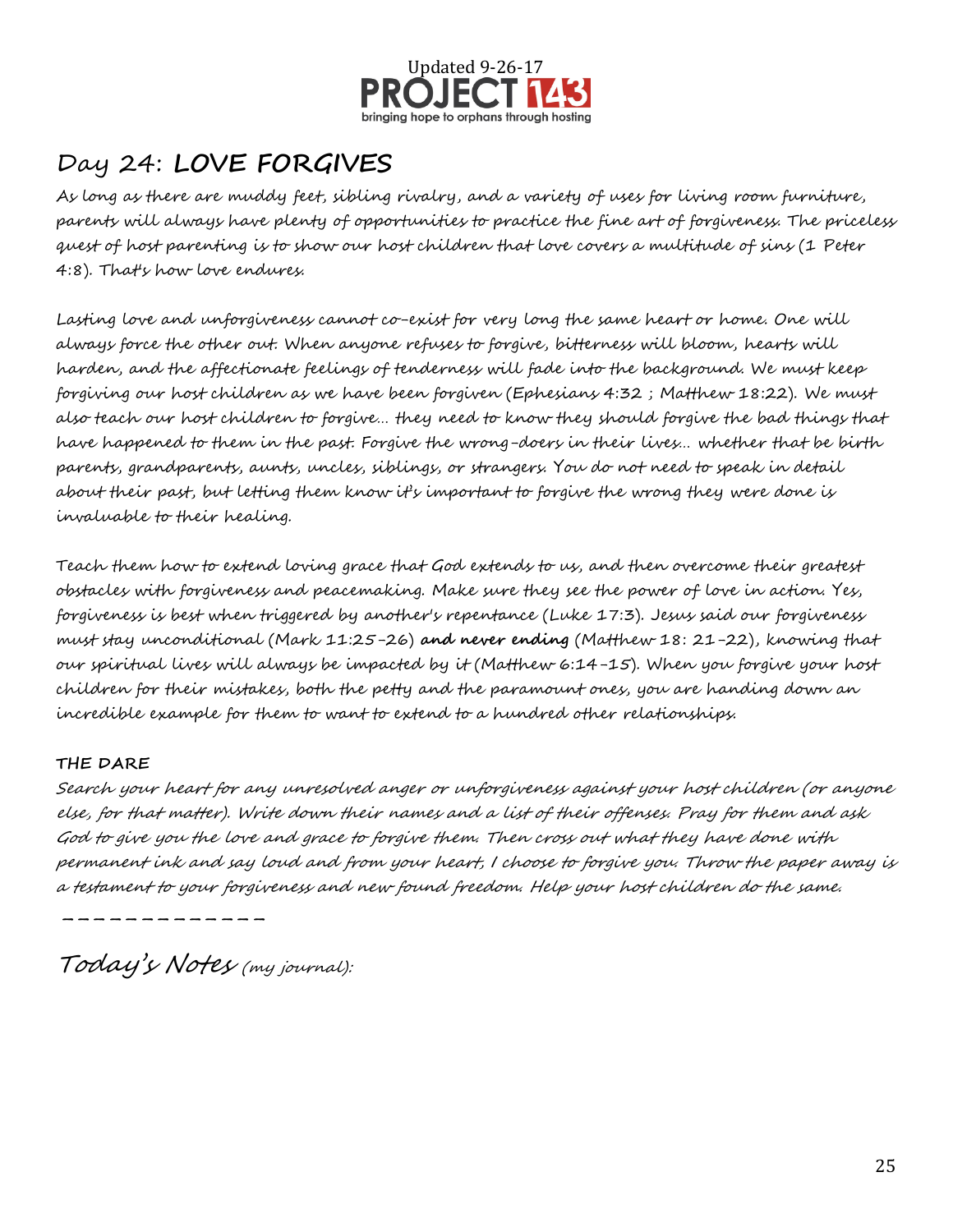

# Day 25: **Love Takes Responsibility**

One of the most powerful experiences that strengthens the bond of a parent and a host child is when a host mom or host dad steps up and says to their host children, "No, I'm the one at fault here and need to apologize to you. Will you please forgive me?"

Love soberly invites us to look at our host children in the eye and tell them the truth about our brokenness (without going into detail). Why is that important? Because love brings healing to hurts. It won't hide behind hypocritical masks. Hurtful words. Broken promises. Angry outburst. Times when you have not practiced what you preached. Help your host son or host daughter deal with each issue in their lives through your humble confession or your honest clarification. As they share with you, some things may seem petty or easily explainable, but take each item seriously.

Confession is courageous. It deals with issues head on. If host parents don't want to make "truth" their best friend in these situations, then it will become their worst enemy. We're not just confessing, we're changing. By Learning to show us mercy, our kids will develope a habit of being more merciful.

#### **THE DARE**

Ask God to help you model responsible love to your host children. Go to each host child and ask if you have hurt or wrong them in any way. Be ready to listen and humbly apologize for anything you may have done wrong or to clarify issues were they may have misunderstood your actions. Ask them to forgive you, and thank them for their honesty and compassion.

-------------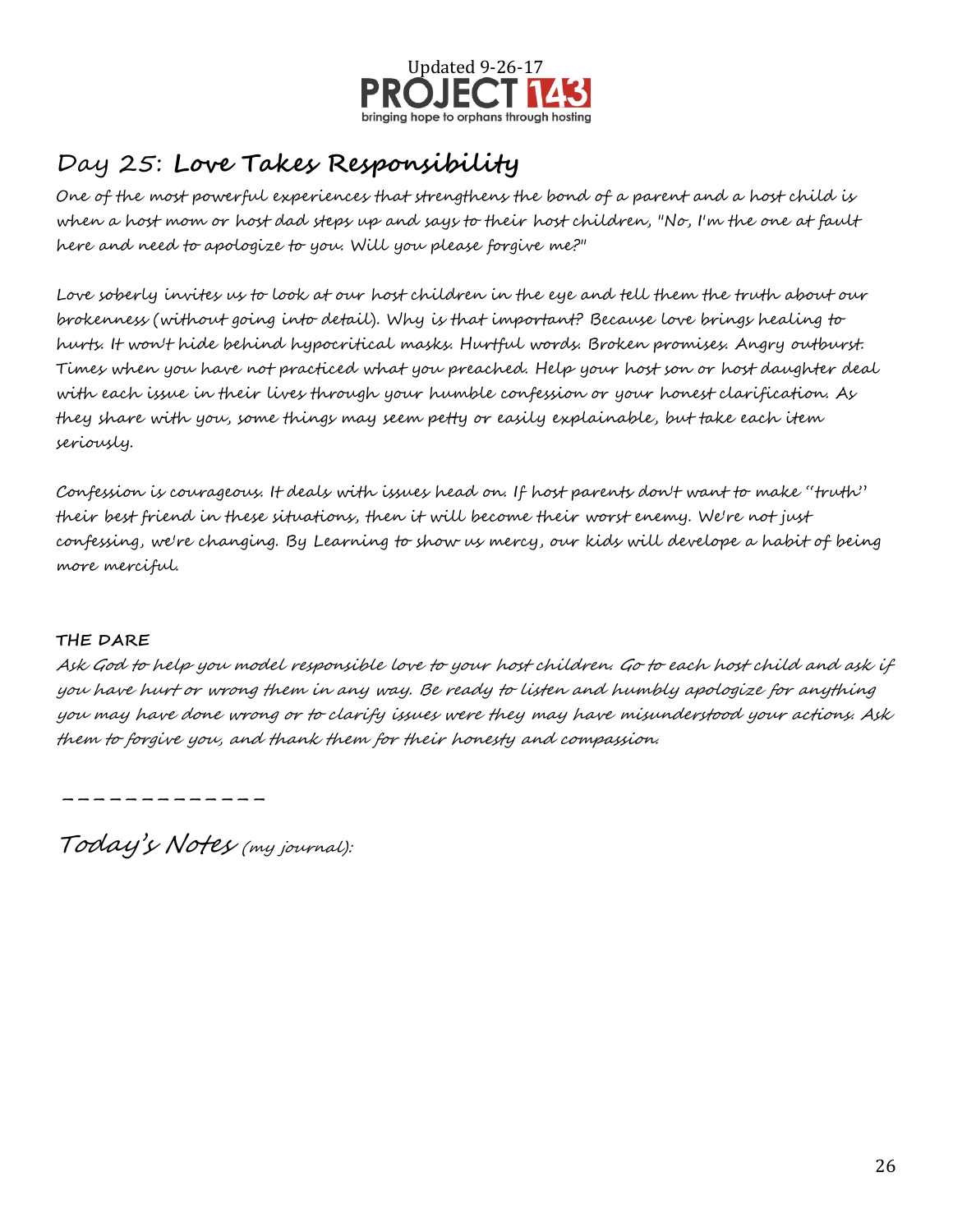

# Day 26: **LOVE IS JESUS CHRIST**

Of all the things love leads us to do as host parents, nothing is more important than leading our host children's hearts into a real and living relationship with God. N.O.T.H.I.N.G.

We cannot say we've given them everything we can give them until we introduce them to the greatest love of all and showing them how Jesus Christ can give them true peace with God. God created us and our host children with an eternal purpose in mind, to become His children, to know His love, to honor Him with our lives, and to spend an eternity with Him (John 3:16).

Working to shape and mold your host kids into a righteous child from the outside, can be a blessed, transformation energized by God's love and power on the inside. Only one truth leads to that certainty, the truth that more than 2,000 years ago, a man named Jesus of Nazareth, willingly shed His blood for us. He came to take the punishment we deserve. Because of Christ, we, and our host children, are invited by God to turn from our sins, call upon the name of Jesus, and place our faith in him (Romans 10:13). By opening your heart to Him, His promise to you is as simple as it is profound and secure, you will be saved. You don't need to understand everything about God to reach out to Him and trust Him. You don't have to know it all to share His love with your host kids.

Host parents should focus on modeling God's love for their host children, praying for their salvation and patiently planting seeds of truth about Jesus into their hearts. Jesus is what their hearts need more than anything else to help them heal. Helping them to know Him, and follow Him daily, should be an ongoing focus of your prayers and your love and encouragement.

### **THE DARE**

Ask yourself if you have truly trusted Christ as Savior and Lord. If so, spend time thanking him for his priceless gift and find a way to share your testimony with your host child today. If not, you can settle this question today by turning from your sin and asking for His forgiveness and salvation. Then share His truth and your story with your host children.

-------------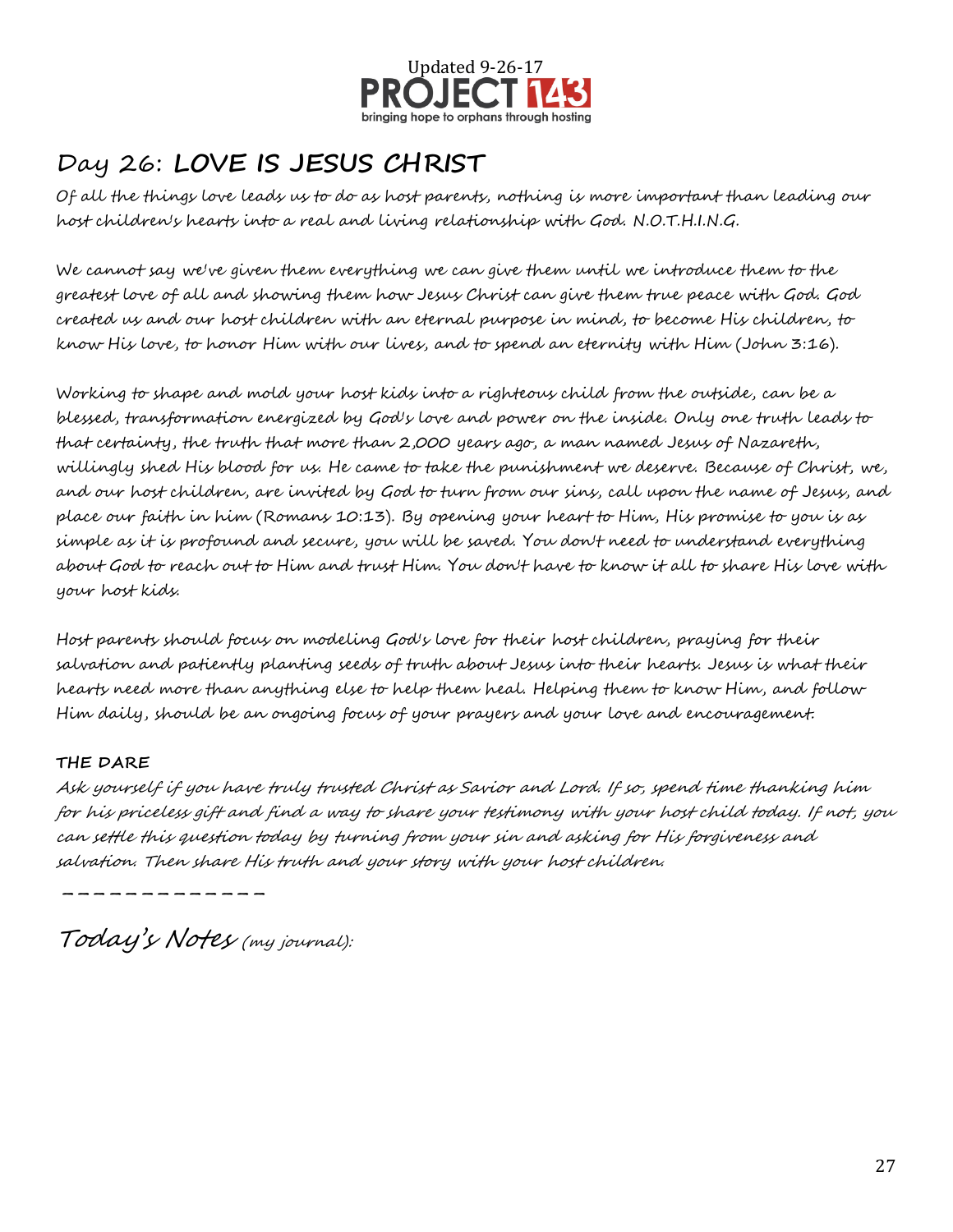

# Day 27: **Love Is Satisfied In God**

God didn't give us children or host children so we could lose ourselves in them. God Himself wants to be our chief source of satisfaction. True love, joy and peace are found only in close fellowship with Him (Galatians 5:22). As counterintuitive as this statement may sound, your host kids really shouldn't come first in life's pecking order. Neither should your spouse or even yourself.

**One of the great DAREs of host parent love is to plug all your passions into the channel of fellowship with God.** Loving God first will enable you to love your host children even better. Circumstances become irrelevant because He and His promises never change. God's word, wisdom, and patience will simply start coming out of you because of what you're allowing Him to place inside you every day. We should take our hearts to God when we feel unsatisfied. And because His vast, unending abundance is able to "satisfy the desire of every living thing" (Psalm 145:16), we don't need to worry one second that His supply won't be enough. You can enjoy God for He is an everyday, unending source of everything you need.

#### **THE DARE**

Read Jesus' words from Matthew 11:28-30. Spend time with God and ask Him how you can daily find rest in Him. Open up your heart and ask Him to fill you with His love and to help you find your intimate walk with Him and how you can let that light shine for your host children. Thank Him for His goodness and provision in your life. Enjoy your time with your host children as you stay centered on Him. Your host children will see the difference this makes in you daily.

-----------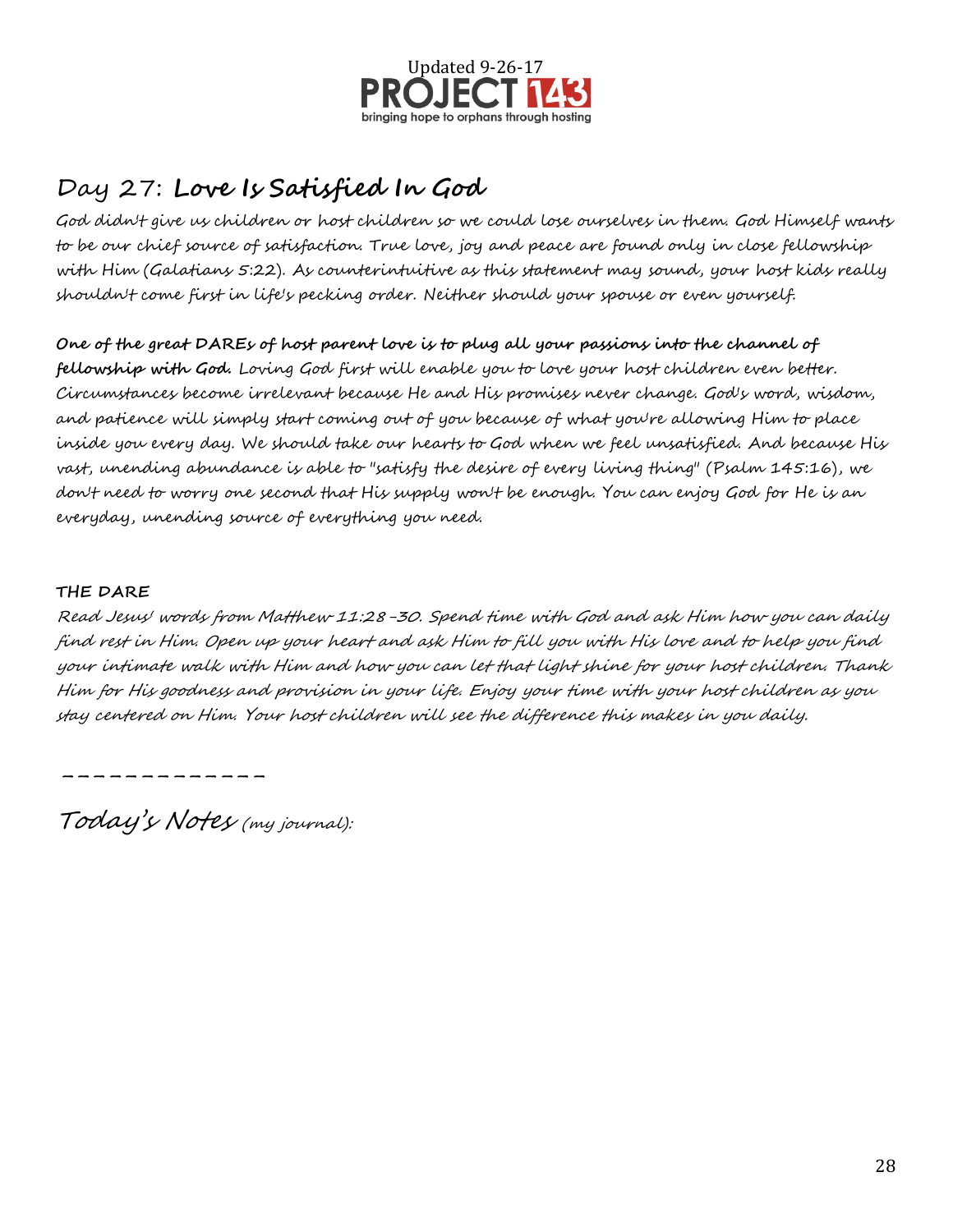

## Day 28: **Love Is God's Word**

Children who hear the truths of the Bible, who read it, and who hide it in their hearts (memorize it) and minds are much more readily equipped for life. They will better understand the foundational cornerstones for building greater marriages, families, businesses, governments, and societies. This is something sorely missing from your host children's lives. In a normal world, it must starts with mom or dad who simply love their children, love their God, love His Word, and are willing to help their kids develop a rich appetite for God. In host children's lives, this never happened. Now it's you, as a host parent, who can add this missing piece of love and need for God into their lives.

If you know Christ, you have the Holy Spirit within your heart as an illuminator of truth. And because of His internal lamp, the Scriptures are now yours to read, comprehend, live by, and share. It's not a matter of training and knowledge, but of willingness and love. Simply begin reading a chapter at a time out loud to your host children sometime in the morning, at a meal, or before you go to bed at night. As you read and discuss and pray over what you have read, your host children will grow spiritually...and exponentially.

God's presence and power show up consistently in homes and hearts that choose to honor His Word. This job is not too big for you. In fact, you are perfectly positioned and qualified, like no one else in the world, to lead your host children through this treasure chest of spiritual gold. If you could sit down and tell your host children everything you know, you could only take them so far. By daily placing the Word before them, it ensures that you are helping them become "complete, equipped for every good work" (2 Timothy 3:16-17). When each member of your family, including your host child, is founded on the rock of God's unchanging Word, they become equipped, solid, and ensured for the storms and adventures of life. Your host child needs this equipment more than ever.

### **THE DARE**

If you have not been having a consistent time of family devotions, take the time to do it today. It can be as simple as reading a short passage, story or chapter from Scripture. Make it an interactive adventure in your home. Pray specifically today for God to use these moments to speak His truth even more clearly and powerfully to you and your host kids.

-----------